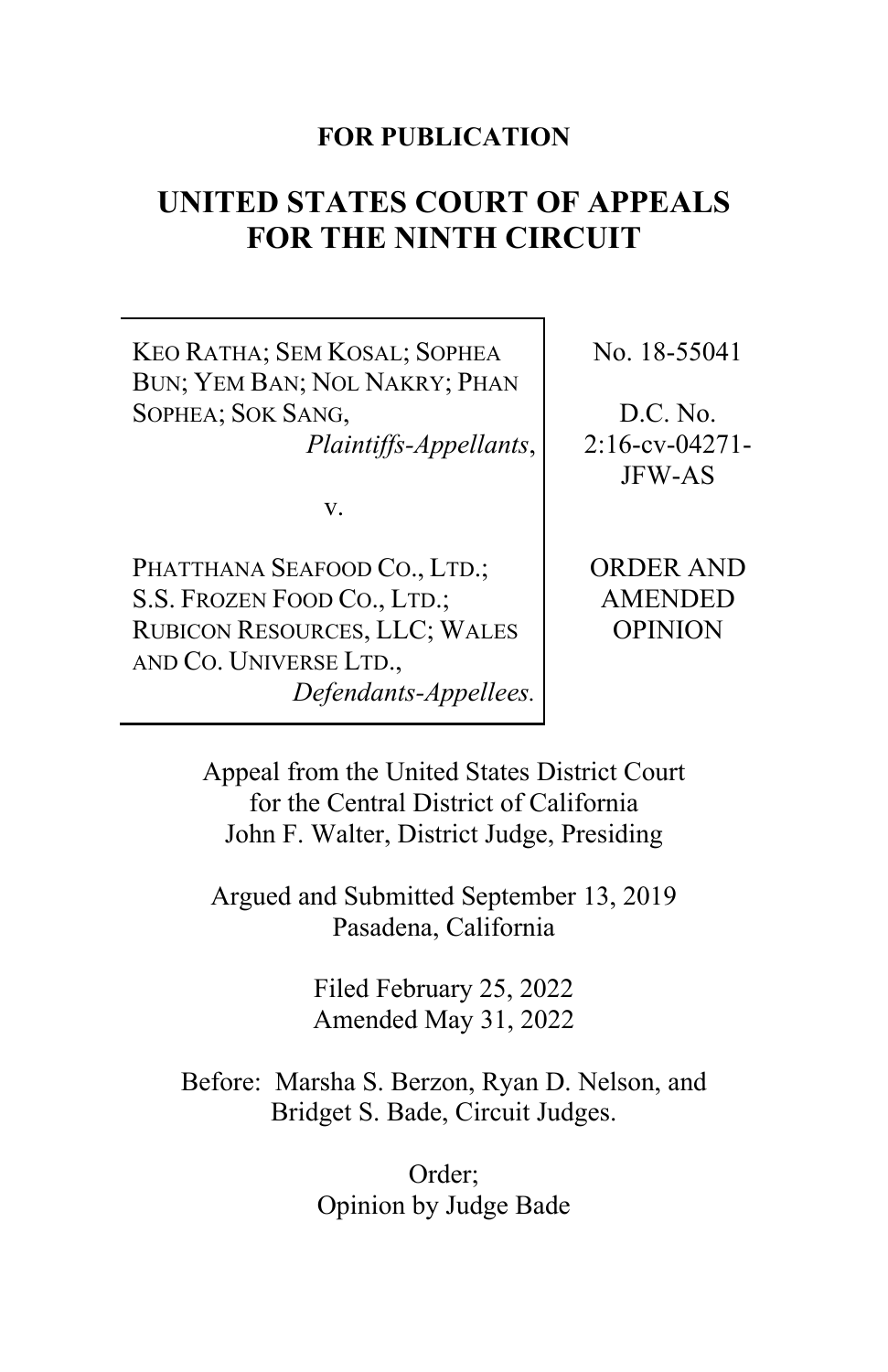# **SUMMARY[\\*](#page-1-0)**

### **Trafficking Victims Protection Reauthorization Act**

The panel filed (1) an order amending its opinion and denying on behalf of the court a petition for rehearing en banc; and (2) an amended opinion affirming the district court's summary judgment in favor of defendants in an action brought under the civil remedy provision of the Trafficking Victims Protection Reauthorization Act, 18 U.S.C. § 1595, by Cambodian villagers who alleged that they were trafficked into Thailand and subjected to forced labor at seafood processing factories.

Assuming without deciding that § 1595 may apply extraterritorially, the panel held that plaintiffs did not present a triable issue on the requirements for such application or on the merits of their claims.

18 U.S.C. § 1596 authorizes extraterritorial application of the TVPRA for specific criminal trafficking offenses. The panel assumed without deciding that § 1595 permits a private cause of action for extraterritorial violations of the substantive provisions listed in § 1596 so long as § 1596's other requirements are satisfied.

As to two foreign company defendants, the panel held that plaintiffs' claims against Phatthana Seafood Co. Ltd. failed because Phatthana was not "present in the United States" at any time relevant to this lawsuit as § 1596 requires. Because the success of plaintiffs' claims against

<span id="page-1-0"></span>**<sup>\*</sup>** This summary constitutes no part of the opinion of the court. It has been prepared by court staff for the convenience of the reader.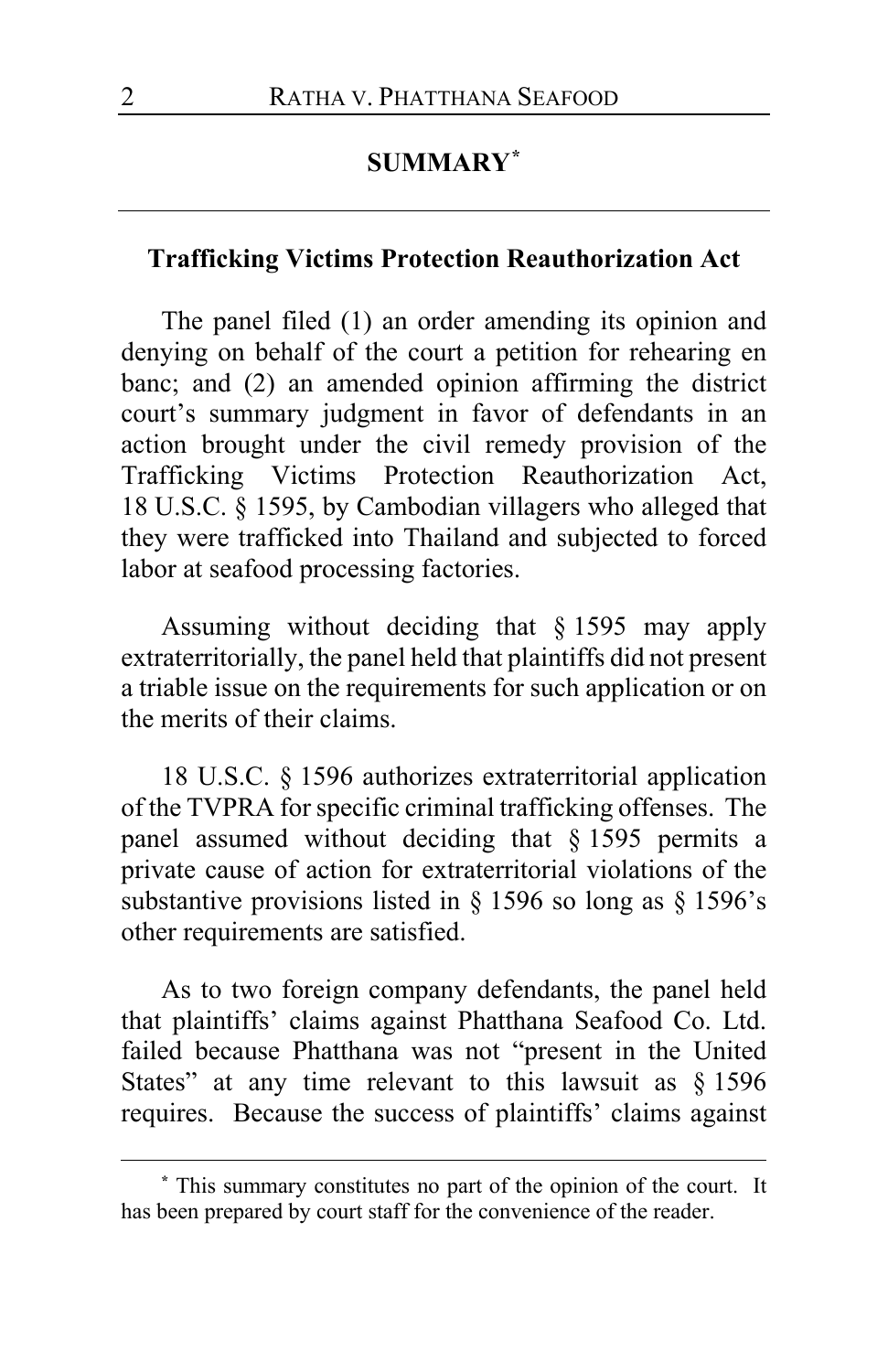S.S. Frozen Food Co. Ltd. depended on the success of their claims against Phatthana, their claims against S.S. Frozen also failed. The panel held that even assuming § 1596 requires foreign companies to possess nothing more than minimum contacts with the United States, plaintiffs did not establish that Phatthana or S.S. Frozen had sufficient contacts with the United States to meet that standard. The panel held that the record did not support either specific or general jurisdiction as a basis for finding minimum contacts. The panel rejected plaintiffs' argument that Phatthana and S.S. Frozen were present in the United States through an agency relationship or joint venture with defendant Rubicon Resources LLC, a Delaware limited liability company with its principal place of business in California.

As to defendants Rubicon and Wales and Co. Universe Ltd., a Thai company registered to conduct business in California, the panel held that plaintiffs failed to produce evidence establishing a triable issue of defendants' liability under § 1595 on a theory that they knowingly benefitted from Phatthana's alleged human trafficking and forced labor abuses, financially and by accessing a steady stream of imported seafood. The panel held that no reasonable jury could infer from the evidence that Rubicon benefitted, financially or otherwise, from Phatthana's alleged TVPRA violations. The panel held that plaintiffs did not raise a triable issue on whether Wales knew or should have known that Phatthana was engaged in alleged violations of the TVPRA when it received a benefit from the alleged venture.

The panel further held that the district court did not abuse its discretion by denying plaintiffs' motion for an extension of time to respond to defendants' motions for summary judgment.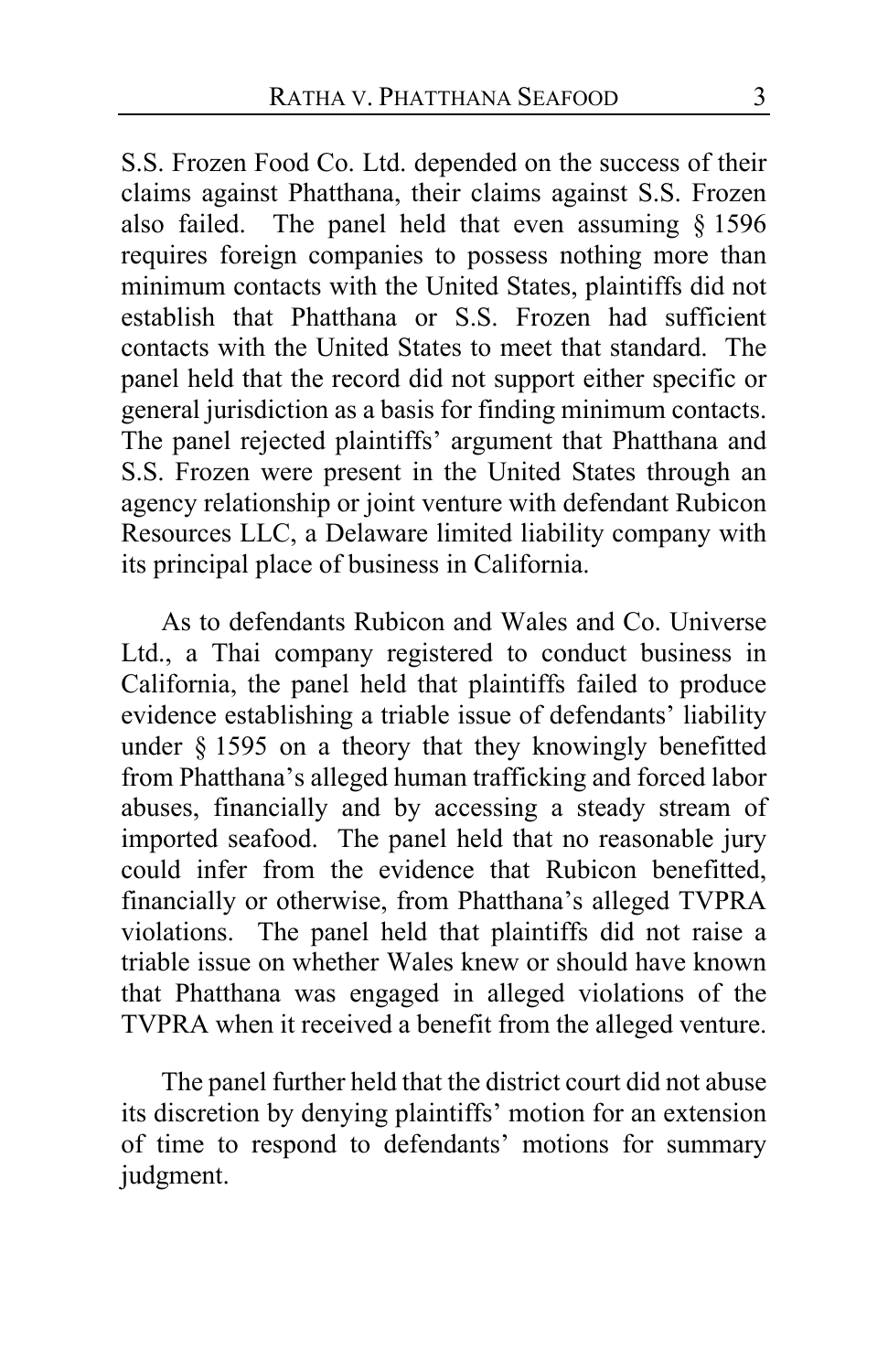# **COUNSEL**

Paul Hoffman (argued) and Catherine Sweetser, Schonbrun Seplow Harris Hoffman & Zeldes LLP, Hermosa Beach, California; Agnieszka M. Fryszman and Nichols Jacques, Cohen Milstein Sellers & Toll PLLC, Washington, D.C.; Dan Stormer, Hadsell Stormer & Renick LLP, Pasadena, California; Anthony DiCaprio, Rye, New York; Dan Stormer, Hadsell Stormer & Renick LLP, Pasadena, California; for Plaintiffs-Appellants.

Bryan D. Daly (argued), Charles Lawrence Kreindler, and Barbara E. Taylor, Sheppard Mullin Richter & Hampton LLP, Los Angeles, California, for Defendants-Appellees.

William J. Aceves, California Western School of Law, San Diego, California, for Amicus Curiae Human Rights and Development Foundation.

Daniel McLaughlin, Scott A. Gilmore, Carmen K. Cheung, and Katerina Siefkas, Center for Justice and Accountability, San Francisco, California; Beth Van Schaack, Stanford University, Stanford, California; Ralph G. Steinhardt, George Washington University School of Law, Washington, D.C.; for Amicus Curiae Center for Justice and Accountability.

Eli Naduris-Weissman, Rothner Segall & Greenstone, Pasadena, California, for Amici Curiae Solidarity Center, International Labor Rights Forum, Worker Rights Consortium, Centro de los Derechos del Migrante, International Labor Recruitment Working Group, and EarthRights International.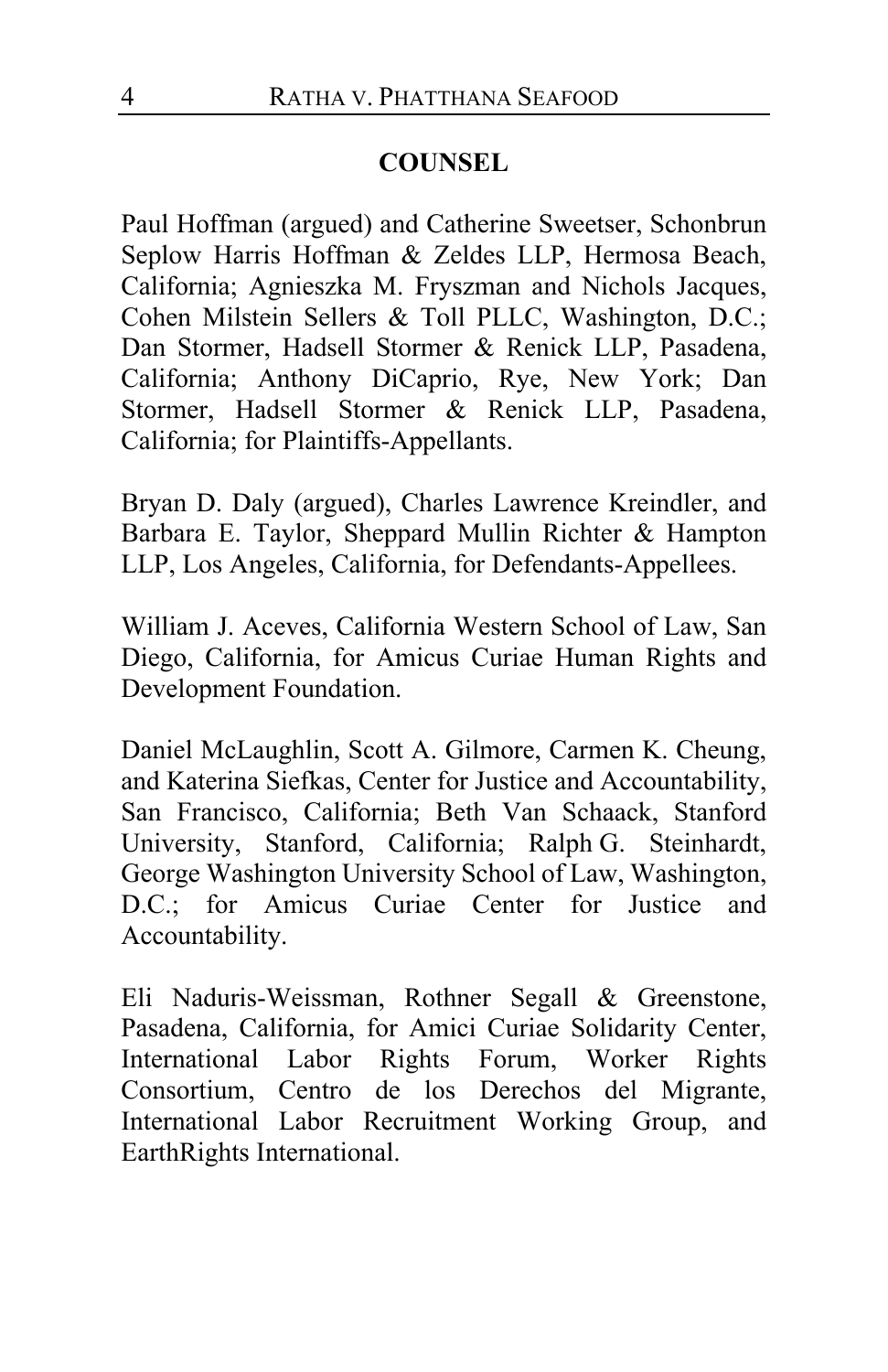Anne M. Voigts, King & Spalding LLP, Palo Alto, California; Amelia G. Yowell, King & Spalding LLP, Washington, D.C.; for Amici Curiae Freedom Network USA, Human Trafficking Legal Center, Public Counsel, Human Trafficking Clinic at the University of Arkansas School of Law, Civil Litigation and Advocacy Clinic at the University of Arkansas School of Law, Professor Janie Chuang, and Professor David Abramowitz.

Robert A. DeHaan, McLean, Virginia, for Amicus Curiae National Fisheries Institute.

John Burton, John Burton Law, Pasadena, California; Jennifer J. Rosenbaum, Global Labor Justice – International Labor Rights Forum, Washington, D.C.; for Amici Curiae Human and Workers' Rights Organizations.

Marco Simons, Sean Powers, Richard Herz, Benjamin Hoffman, and Lindsay Bailey, EarthRights International, Washington, D.C., for Amici Curiae Law Professors of Civil Procedure.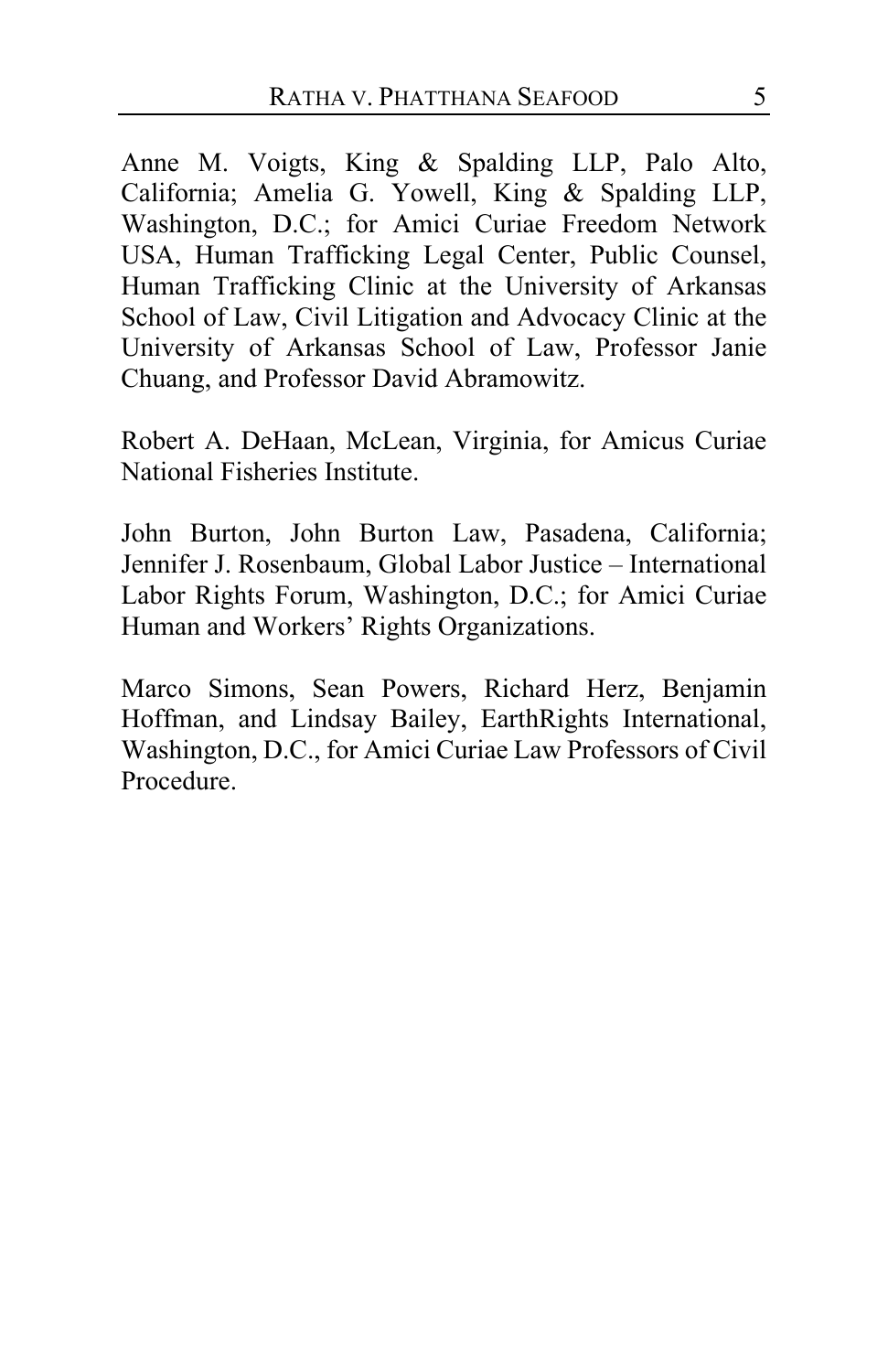# **ORDER**

The opinion filed on February 25, 2022, is amended as follows:

On slip opinion page 17, footnote 9, replace <should be grafted into "universal jurisdiction," and then applied here to define "present in" for purposes of  $\S 1596$ . with  $\le$ should be grafted into "universal jurisdiction.">.

On slip opinion page 19, line 5, replace  $\leq$ Even assuming  $§ 1596(a)(2)$  with <However, we need not decide whether § 1596(a)(2) requires physical presence because even assuming the statute>.

On slip opinion page 19, lines  $8-9$ , delete  $\le$ with the United States>.

On slip opinion page 30, line 8, replace <venture> with <perpetrator's TVPRA violation>.

On slip opinion page 30, lines  $9-10$ , insert  $\leq$ the "knowingly benefits" portion of between <into and <§ 1595>.

On slip opinion page 30, footnote 16, insert <More specifically, because § 1594(a) creates liability for an attempt to violate some of the TVPRA's substantive provisions, the term "perpetrator," as used in § 1595(a), could be read to include those who have only attempted to violate the TVPRA.> between  $\leq$ under § 1595(a).> and  $\leq$ But  $it$ 

On slip opinion page 30, footnote 16, replace  $\leq$ But it $\geq$ with <But that possibility>.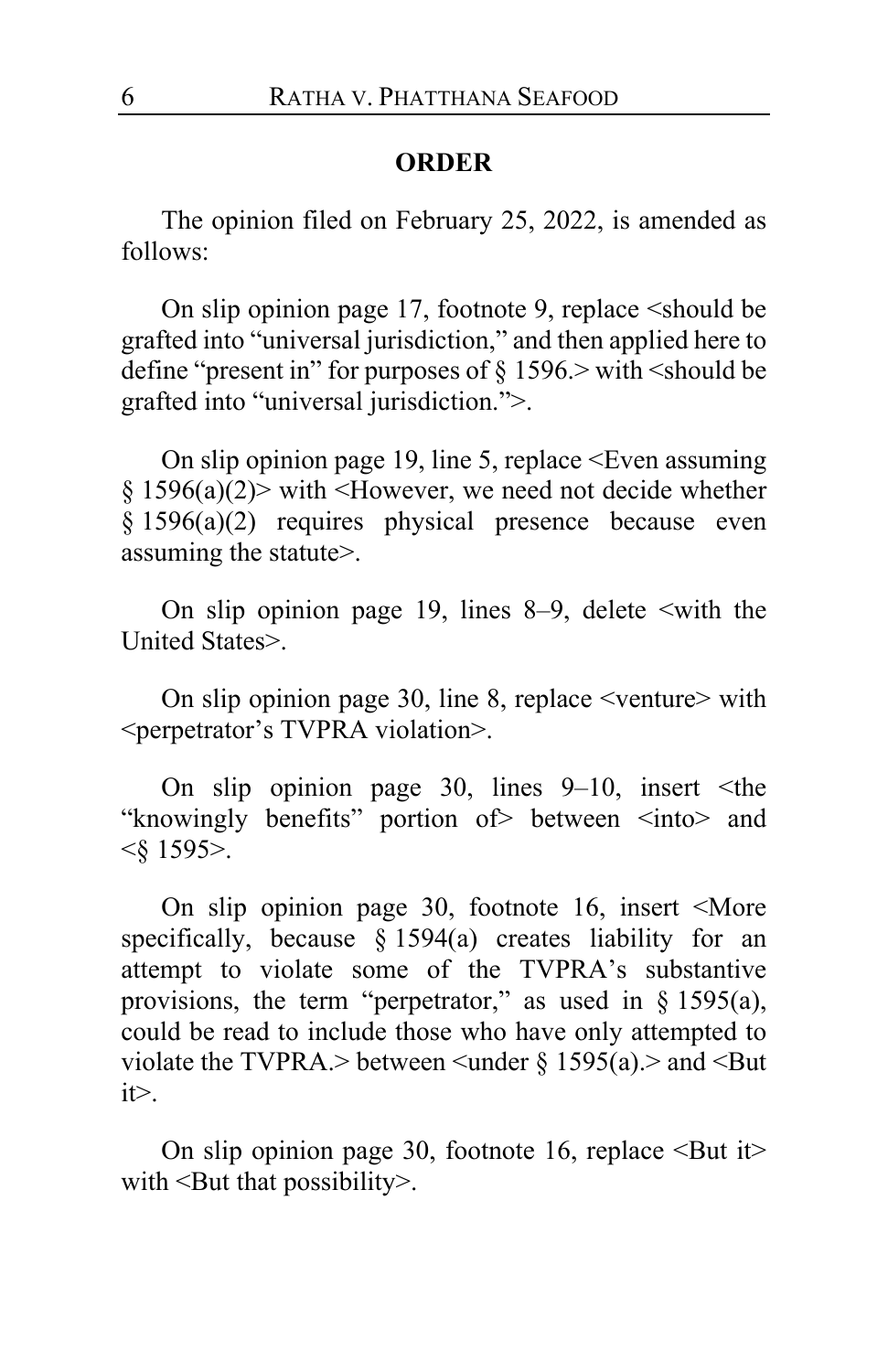On slip opinion page 30, footnote 16, insert  $\langle$ knowingly> between  $\langle$ attempt to> and  $\langle$ benefit $\rangle$ .

On slip opinion page 31, line 4, insert a footnote with the following text after <to benefit.>: <Our holding is limited to whether an attempt to "knowingly benefit . . . from participation in a venture which that person knew or should have known" violated the TVPRA is actionable under  $§ 1595(a).>.$ 

The Clerk shall file the amended opinion submitted with this Order.

Appellants' petition for rehearing en banc, Dkt. 93, is otherwise **DENIED**. No further petitions for rehearing may be filed.

### **OPINION**

BADE, Circuit Judge:

Plaintiffs-Appellants are Cambodian villagers who allege that they were trafficked into Thailand and subjected to forced labor at seafood processing factories. Plaintiffs allege that Thai companies perpetrated these offenses, and that companies present in the United States knowingly benefitted from their forced labor. Plaintiffs brought their claims under 18 U.S.C. § 1595,**[1](#page-6-0)** the civil remedy provision of the Trafficking Victims Protection Act ("TVPA"), as reauthorized and amended in the Trafficking Victims

<span id="page-6-0"></span>**<sup>1</sup>** Plaintiffs also brought claims under the Alien Tort Statute. The district court dismissed those claims at the pleading stage, and they are not at issue in this appeal.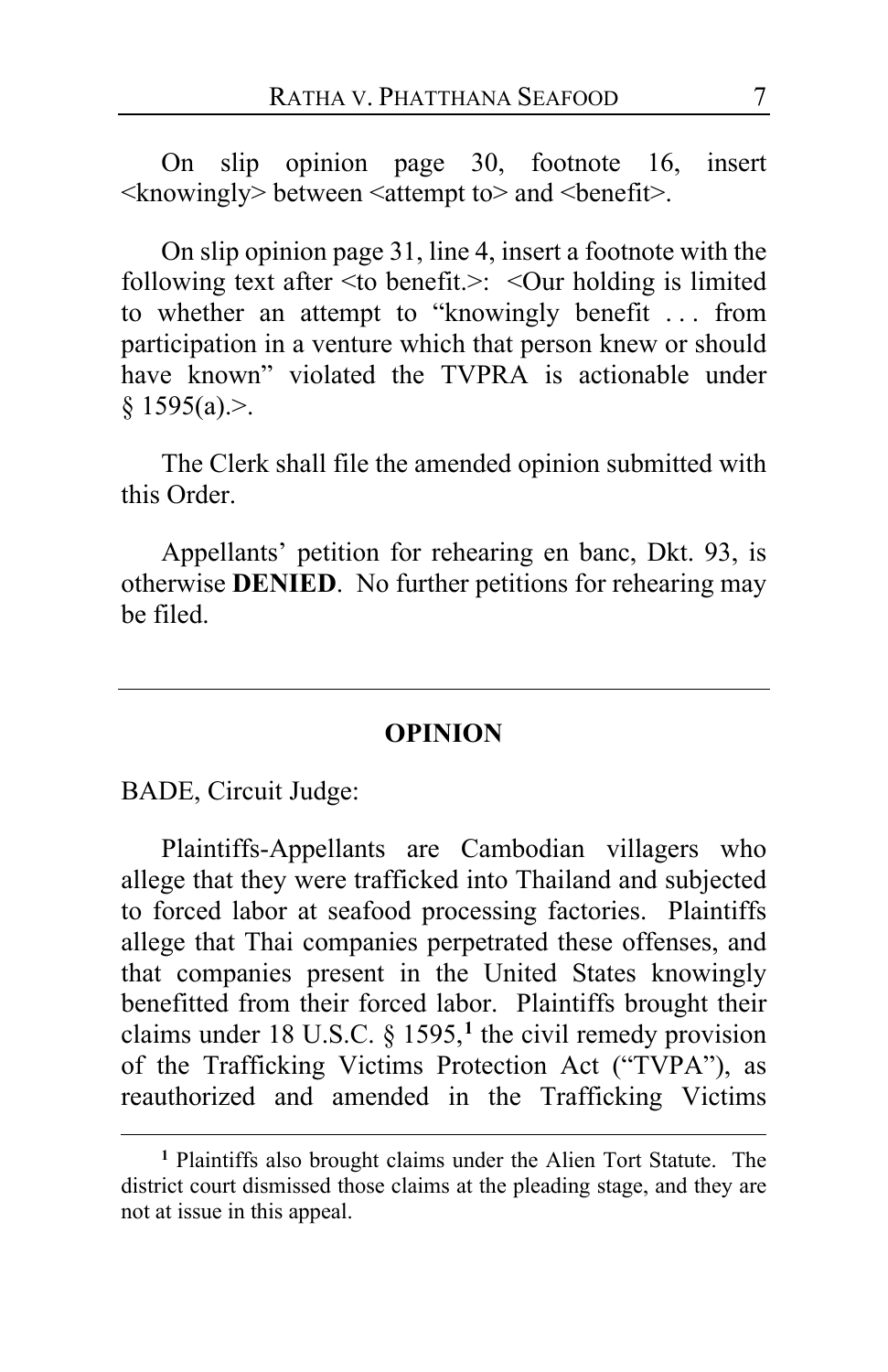Protection Reauthorization Act of 2003 and the William Wilberforce Trafficking Victims Protection Reauthorization Act of 2008.**[2](#page-7-0)**

We are asked to determine the extraterritorial reach of § 1595 and to construe the terms of that provision. We assume without deciding that § 1595 may apply extraterritorially and conclude that Plaintiffs did not present a triable issue on the requirements for such application or on the merits of their claims. Therefore, the district court properly entered summary judgment against Plaintiffs. We also conclude that the district court did not abuse its discretion in denying Plaintiffs' motion for an extension of time to respond to Defendants' motions for summary judgment. We affirm.

# I

### A

In 2000, Congress enacted the TVPA "to 'combat trafficking in persons, a contemporary manifestation of slavery whose victims are predominantly women and children, to ensure just and effective punishment of traffickers, and to protect their victims.'" *Ditullio v. Boehm*, 662 F.3d 1091, 1094 (9th Cir. 2011) (quoting Pub. L. No. 106-386, § 102, 114 Stat. 1464 (2000) (codified as amended at 18 U.S.C. §§ 1589–1592)). By enacting this statute, "Congress created several new federal criminal offenses intended to more comprehensively and effectively combat

<span id="page-7-0"></span>**<sup>2</sup>** We refer to the Trafficking Victims Protection Act, as reauthorized and amended, as the TVPRA.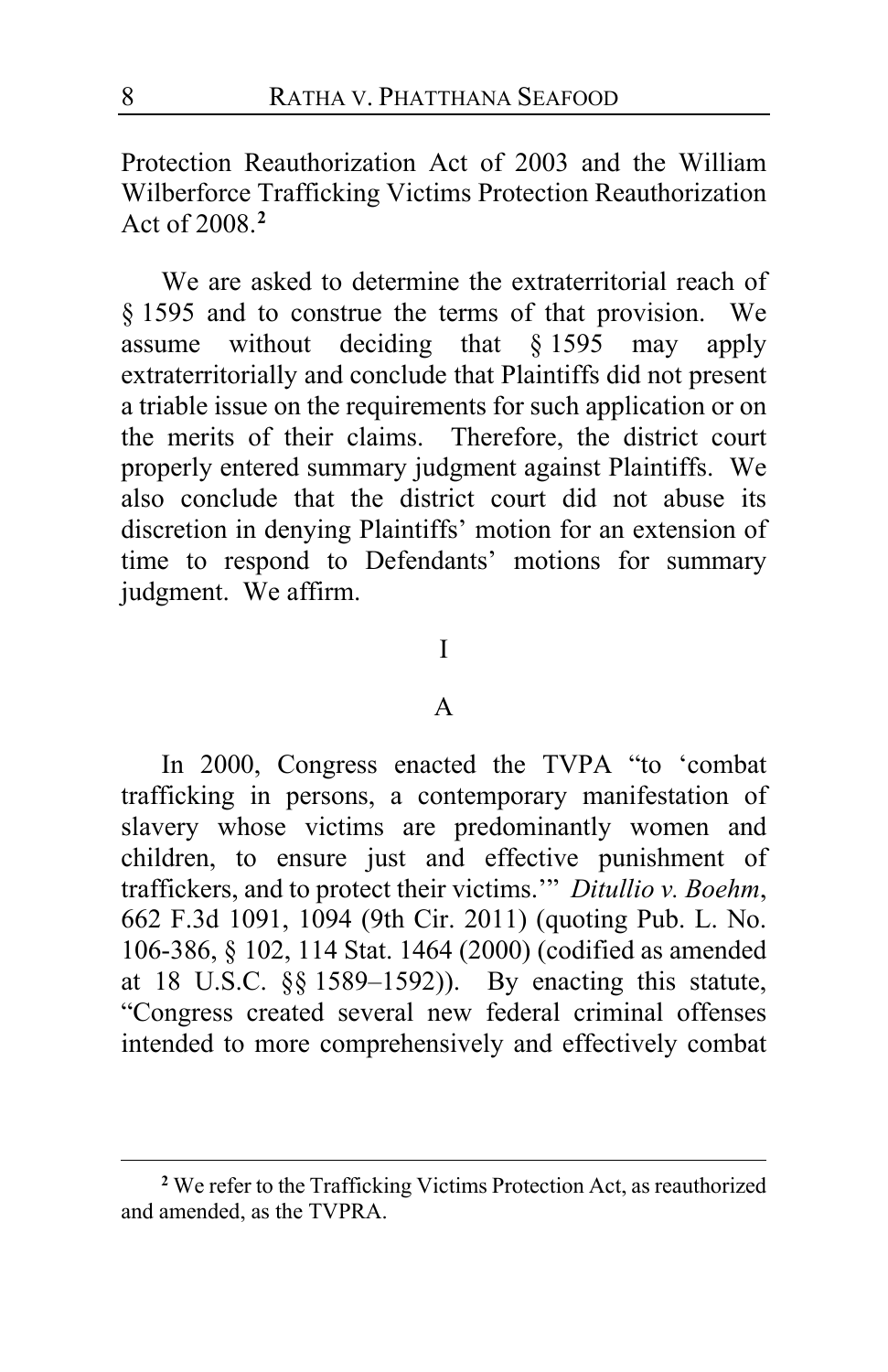human trafficking." *Roe v. Howard*, 917 F.3d 229, 236 (4th Cir. 2019).

In 2003, Congress reauthorized and amended the TVPRA, adding a civil remedy provision codified at 18 U.S.C. § 1595. *See Ditullio*, 662 F.3d at 1094. Initially, that provision provided civil remedies only for violations of § 1589 (forced labor), § 1590 (trafficking), and § 1591 (sex trafficking of children). *See* Trafficking Victims Protection Reauthorization Act of 2003, Pub. L. No. 108-193, § 4(a)(4)(A), 117 Stat. 2875 (2003). But in 2008, Congress again reauthorized the TVPRA and amended it to expand the civil remedies provision, which now provides:

> An individual who is a victim of a violation of this chapter may bring a civil action against the perpetrator (or whoever knowingly benefits, financially or by receiving anything of value from participation in a venture which that person knew or should have known has engaged in an act in violation of this chapter) in an appropriate district court of the United States and may recover damages and reasonable attorneys fees.

18 U.S.C. § 1595(a) (providing a civil remedy for the offenses listed in Title 18, Chapter 77, "Peonage, Slavery, and Trafficking in Persons"); *see Ditullio*, 662 F.3d at 1094 n.1.

The 2008 amendments also added § 1596, which authorizes extraterritorial application for specific sections of the TVPRA. *See* 18 U.S.C. § 1596(a); William Wilberforce Trafficking Victims Protection Reauthorization Act of 2008, Pub. L. No. 110-457, § 223(a), 122 Stat. 5044 (2008). This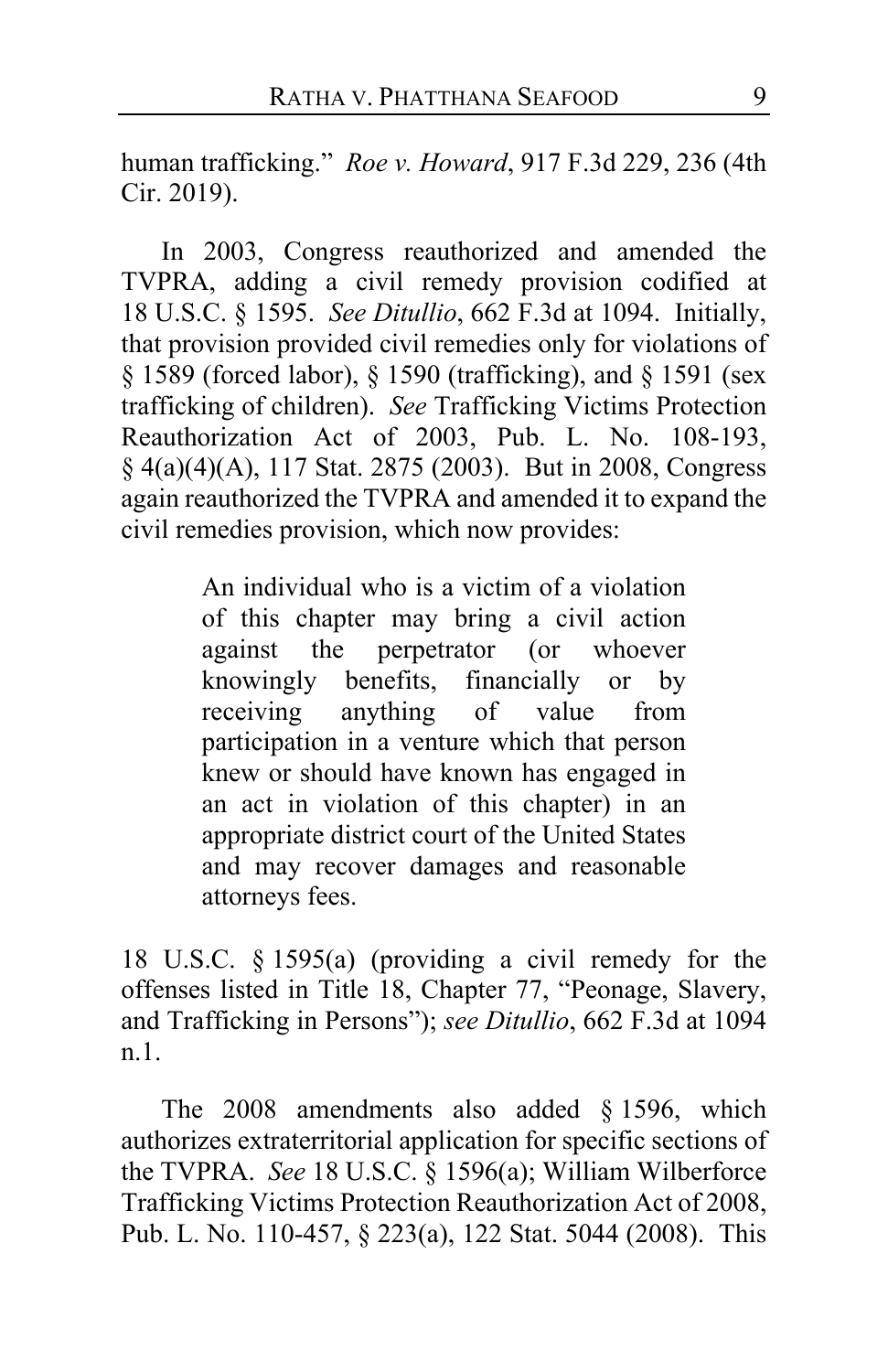provision, entitled "Additional jurisdiction in certain trafficking offenses," provides:

> (a) In general.**—**In addition to any domestic or extra-territorial jurisdiction otherwise provided by law, the courts of the United States have extra-territorial jurisdiction over any offense (or any attempt or conspiracy to commit an offense) under section 1581, 1583, 1584, 1589, 1590, or 1591 if—

> (1) an alleged offender is a national of the United States or an alien lawfully admitted for permanent residence (as those terms are defined in section 101 of the Immigration and Nationality Act (8 U.S.C. 1101)); or

> (2) an alleged offender is present in the United States, irrespective of the nationality of the alleged offender.

18 U.S.C. § 1596(a). As a result of the 2008 amendments, the TVPRA now extends extraterritorial application to violations of § 1581 (peonage), § 1583 (enticement into slavery), § 1584 (sale into involuntary servitude), § 1589 (forced labor), § 1590 (trafficking), and § 1591 (sex trafficking of children), but only if the alleged offender is a United States citizen, a lawful permanent resident, or is present in the United States. *See id.*

#### B

In their complaint, Plaintiffs alleged that they were the victims of peonage, forced labor, involuntary servitude, and human trafficking, in violation of 18 U.S.C. §§ 1581, 1584, 1589, 1590, 1592, and 1593A, and they sought damages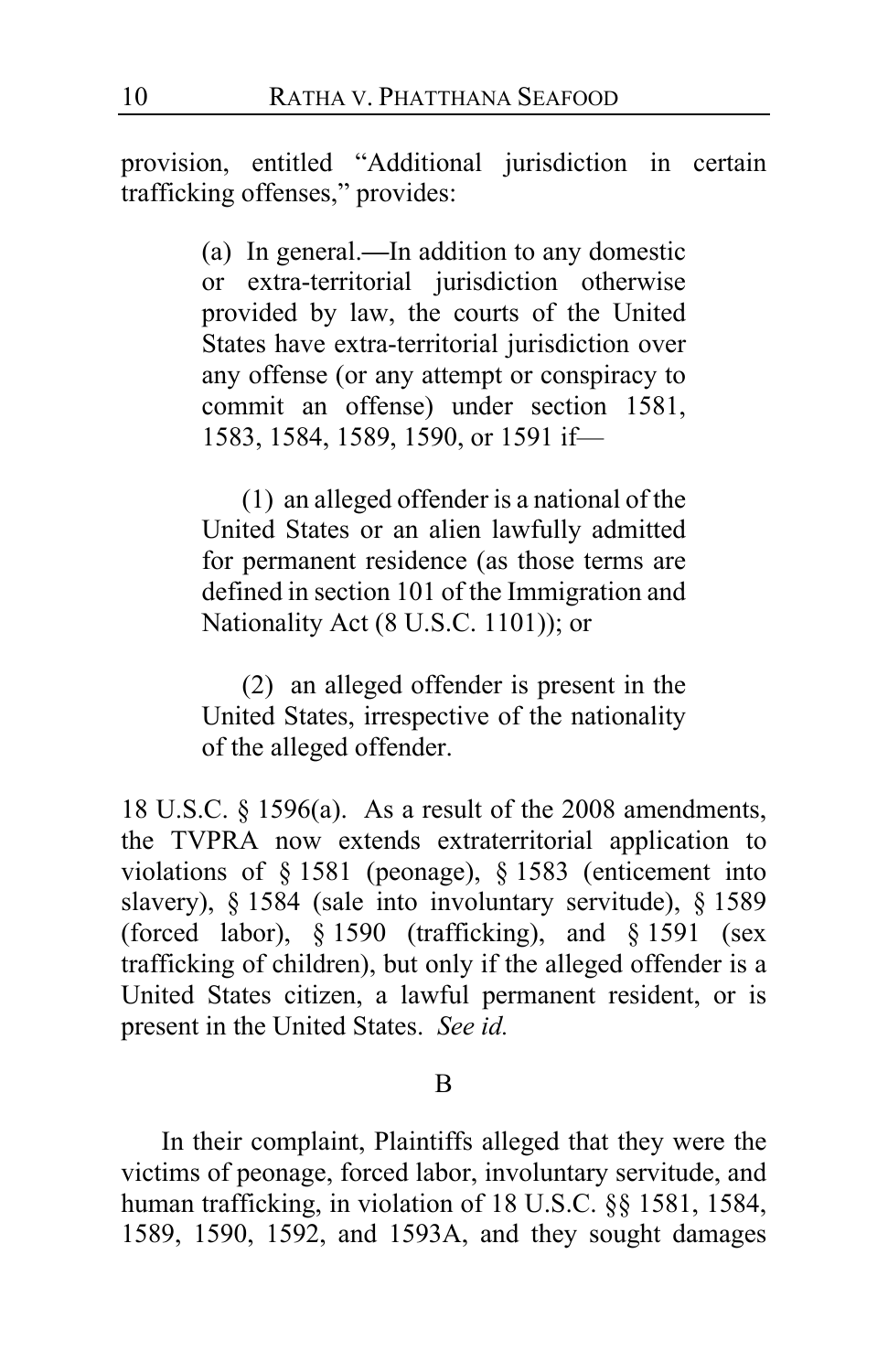under § 1595, the civil remedy provision of the TVPRA. Plaintiffs further alleged that Defendants-Appellees Phatthana Seafood Co., Ltd. ("Phatthana") and S.S. Frozen Food Co., Ltd. ("S.S. Frozen") perpetrated these offenses, and that Defendants-Appellees Rubicon Resources, LLC ("Rubicon") and Wales & Co. Universe Ltd. ("Wales") knowingly benefitted from Phatthana's and S.S. Frozen's unlawful conduct.

Specifically, Plaintiffs say that they were recruited from their villages to work in factories in Thailand producing shrimp and seafood for export to the United States. Plaintiffs were promised well-paying jobs with free accommodations, but once in Thailand, they became victims of peonage, forced labor, and involuntary servitude. Plaintiffs were paid less than promised, charged for accommodations, charged for other unexpected expenses, unable to leave without their passports, which they were told would not be returned until "recruitment fee[s]" and other amounts were paid, and subjected to harsh conditions. Plaintiffs asserted that these abuses occurred from sometime in 2010 until October 2012. Phatthana's seafood processing factory in Songkhla province, where six of the seven Plaintiffs worked, began operations in August 2010. The seventh Plaintiff, Keo Ratha, worked at an S.S. Frozen seafood processing factory from October 2011 to January 2012.

Phatthana and S.S. Frozen are foreign companies. Phatthana is a Thai company that owned two seafood processing factories in Thailand, including the factory in Songkhla province.**[3](#page-10-0)** Phatthana does not have an address, employees, factories, or other property in the United States.

<span id="page-10-0"></span>**<sup>3</sup>** Phatthana's seafood processing factory in Songkhla province closed in 2013.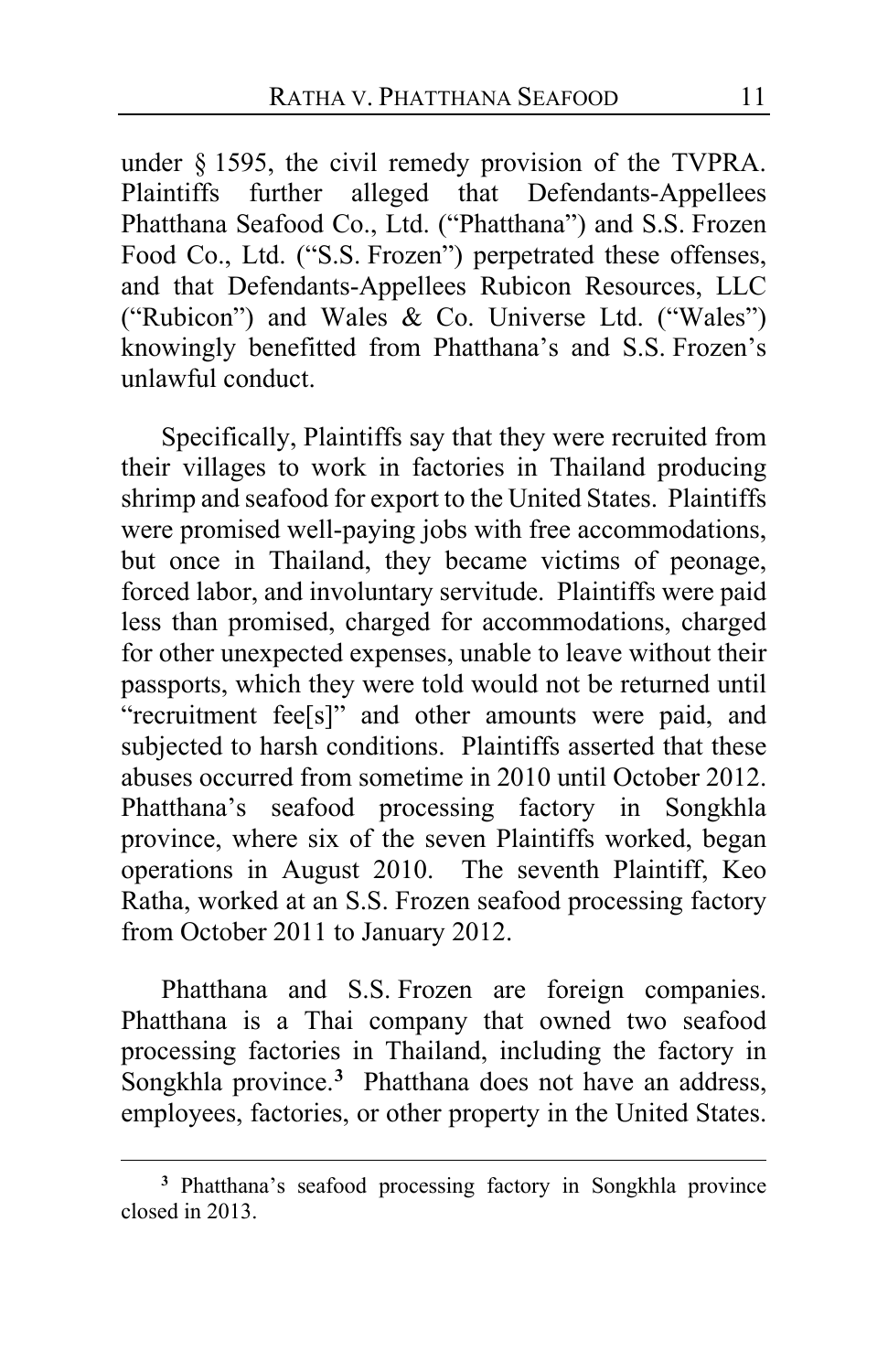Phatthana had business relationships with Rubicon and Wales, which we describe in more detail below.

S.S. Frozen is also a Thai company and it owned a seafood processing factory in Songkhla province, next to Phatthana's Songkhla factory. S.S. Frozen does not have an address or employees in the United States, and it did not sell any seafood in the United States during the period at issue— August 2010 to October 2012. Unlike Phatthana, S.S. Frozen did not have any business relationships with Rubicon or Wales.

Rubicon is a Delaware limited liability company with its principal place of business in California. Rubicon sought to import shrimp from Phatthana's Songkhla seafood processing factory into the United States. Rubicon coordinated sales and marketing, visited and conducted preaudits of Phatthana's factories, and arranged for import and shipping of Phatthana's product. But Rubicon did not own any factories, and it did not recruit employees for Phatthana.

In October 2011, Rubicon ordered fourteen containers of shrimp from Phatthana's Songkhla factory for distribution to Walmart. Walmart rejected the shipment because it had concerns about working conditions in the factory. Rubicon returned the shrimp to Thailand. It did not successfully sell any shrimp from Phatthana's Songkhla factory in the United States during the period at issue in this case.

Wales is a Thai company registered to conduct business in California. Wales performs quality control, sales, and marketing for seafood processing factories. During the period at issue, Wales inspected the packaging of the fourteen containers of shrimp that Rubicon ordered from (and ultimately returned to) Phatthana before the shipment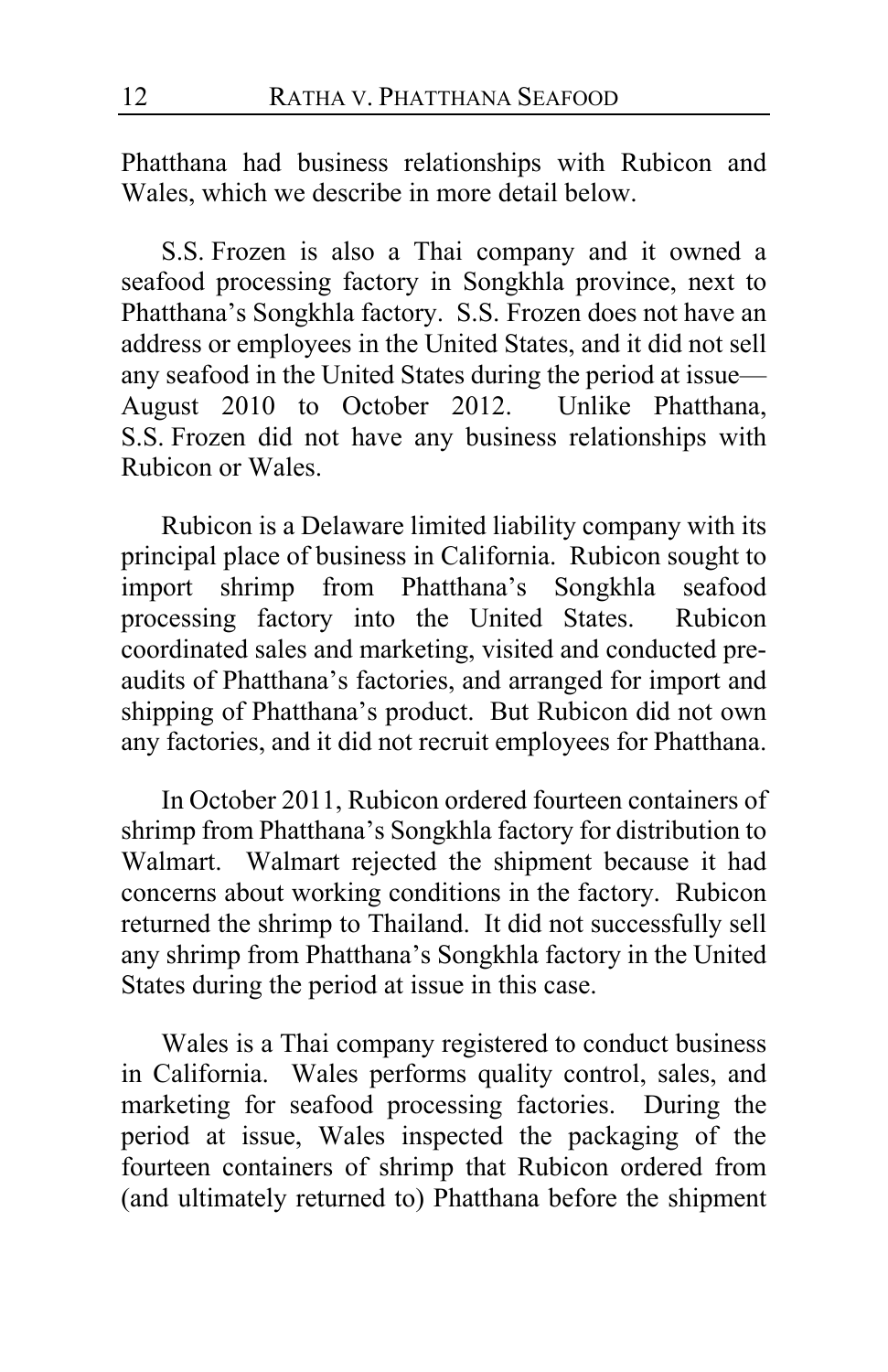left Thailand, and it received a commission for these services.

#### C

At the outset of this case, the district court denied Defendants' motion to dismiss Plaintiffs' TVPRA claims, under Rules 12(b)(1) and 12(b)(6) of the Federal Rules of Civil Procedure, because it concluded that § 1596 extends the extraterritorial application of the TVPRA to civil actions brought under § 1595, and that Plaintiffs' complaint sufficiently alleged a claim under that provision. But at the close of discovery, the district court granted Phatthana's and S.S. Frozen's motions for summary judgment because it found that Plaintiffs had not established that these foreign companies were "present in" the United States, as required by 18 U.S.C.  $\S$  1596(a)(2). The district court therefore concluded that it lacked subject matter jurisdiction over the claims against Phatthana and S.S. Frozen.[4](#page-12-0)

The district court also granted Rubicon's and Wales's motions for summary judgment because it concluded that Plaintiffs failed to present a triable issue that these companies knowingly benefitted from participating in a venture that they knew or should have known had engaged in TVPRA violations. *See* 18 U.S.C. § 1595(a). Plaintiffs appeal the district court's grant of summary judgment in Defendants' favor and the district court's denial of their

<span id="page-12-0"></span>**<sup>4</sup>** The district court also entered summary judgment against Plaintiffs Yem Ban, Nol Nakry, and Sok Sang because it concluded that they failed to present evidence to support their TVPRA claims against Phatthana. Because we resolve the claims against Phatthana and S.S. Frozen on other grounds, we do not address Plaintiffs' arguments that the district court erred in entering summary judgment on the merits of their claims.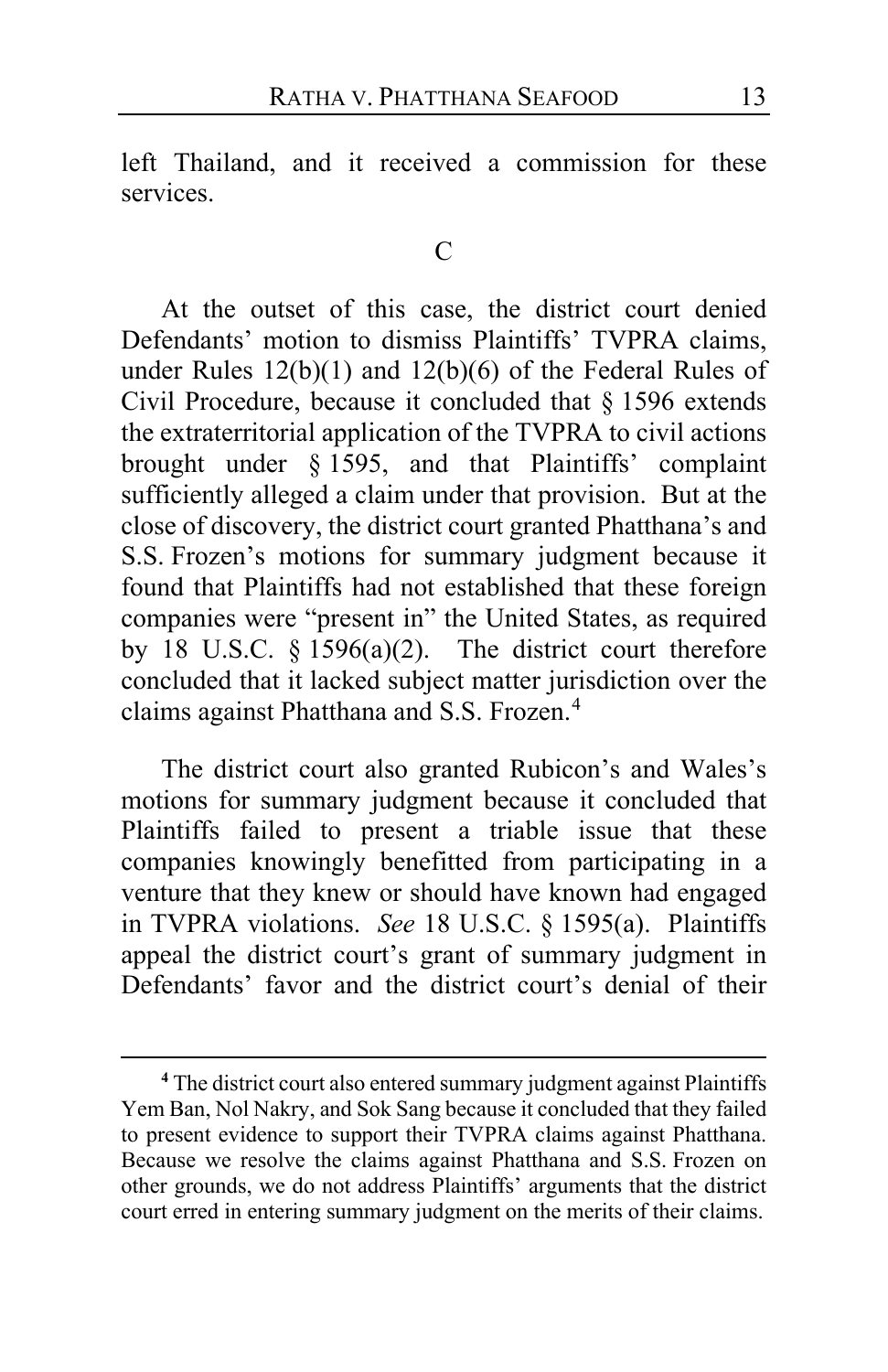motion for an extension of time to respond to Defendants' summary judgment motions.

#### II

We review de novo a district court's grant of summary judgment. *Nigro v. Sears, Roebuck & Co.*, 784 F.3d 495, 497 (9th Cir. 2015). We may affirm on any ground supported by the record. *Oyama v. Univ. of Haw.*, 813 F.3d 850, 860 (9th Cir. 2015). We review a district court's denial of a motion for extension of time for abuse of discretion. *Ahanchian v. Xenon Pictures, Inc.*, 624 F.3d 1253, 1258 (9th Cir. 2010).

# III

We consider separately Plaintiffs' claims against the foreign companies, Phatthana and S.S. Frozen, and their claims against the companies present in the United States, Rubicon and Wales.

Plaintiffs, who are Cambodian villagers, allege that Phatthana and S.S. Frozen, both Thai companies, trafficked them into Thailand and then subjected them to peonage, forced labor, and involuntary servitude at their seafood processing factories. Thus, this case involves allegations by foreign Plaintiffs, against foreign Defendants, based on conduct occurring and injuries suffered in a foreign country. We must first consider the extraterritorial reach of § 1595. *See RJR Nabisco, Inc. v. European Cmty.*, 579 U.S. 325, 329 (2016) (explaining that a statute applies extraterritorially, when it applies "to events occurring and injuries suffered outside the United States").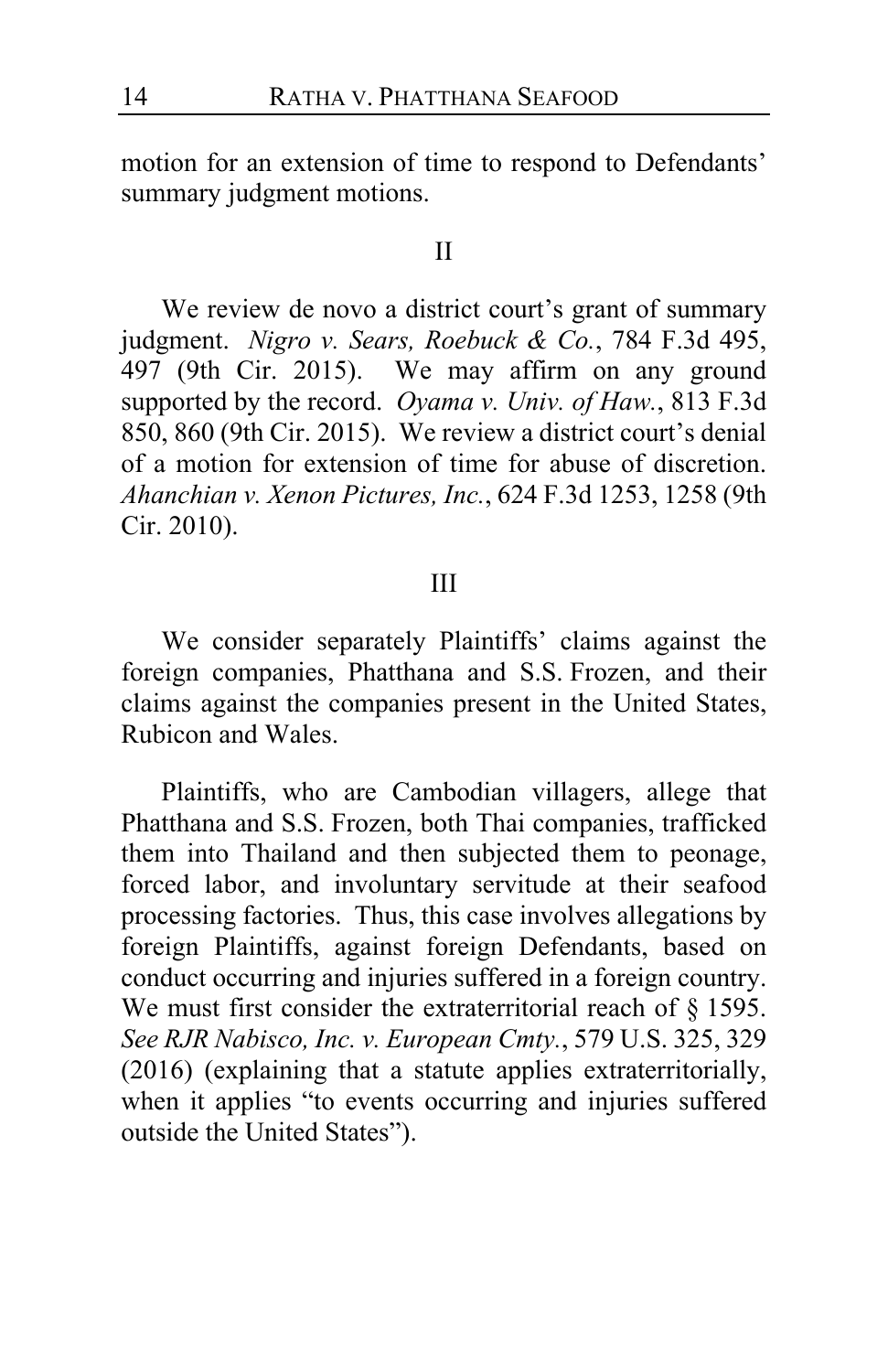#### A

"Congress has the authority to enforce its laws beyond the territorial boundaries of the United States." *EEOC v. Arabian Am. Oil Co.*, 499 U.S. 244, 248 (1991), *superseded in part by statute*, Civil Rights Act of 1991, Pub. L. 10-166, 105 Stat. 1074, *as recognized in Landgraf v. USI Film Prods.*, 511 U.S. 244, 251 (1994). But "[i]t is a longstanding principle of American law 'that legislation of Congress, unless a contrary intent appears, is meant to apply only within the territorial jurisdiction of the United States.'" *Id.* (quoting *Foley Bros., Inc. v. Filardo*, 336 U.S. 281, 285 (1949)). When asked to decide whether a statute applies extraterritorially, we ordinarily apply a two-step framework. *RJR Nabisco*, 579 U.S. at 329, 337. At step one, we "presume that a statute applies only domestically" and "ask 'whether the statute gives a clear, affirmative indication' that rebuts this presumption." *Nestlé USA, Inc. v. Doe*, 141 S. Ct. 1931, 1936 (2021) (quoting *RJR Nabisco*, 579 U.S. at 337). If the statute is not extraterritorial, then we go on to the second step and ask whether the case involves a permissible domestic application of the law. *Id.*

Viewed in isolation, § 1595 is silent as to its extraterritorial application. *See* 18 U.S.C. § 1595. Plaintiffs argue that § 1595 applies extraterritorially because it incorporates the TVPRA's substantive provisions made extraterritorial by § 1596. Under that argument, § 1595's extraterritoriality depends on § 1596's elements being satisfied. In response, Defendants argue that § 1595 "does not state that it applies extraterritorially," and "it is appropriate *not* to read extraterritoriality into it." Defendants further argue that § 1596 "does not state it applies to civil actions" and by its terms only applies to criminal prosecutions.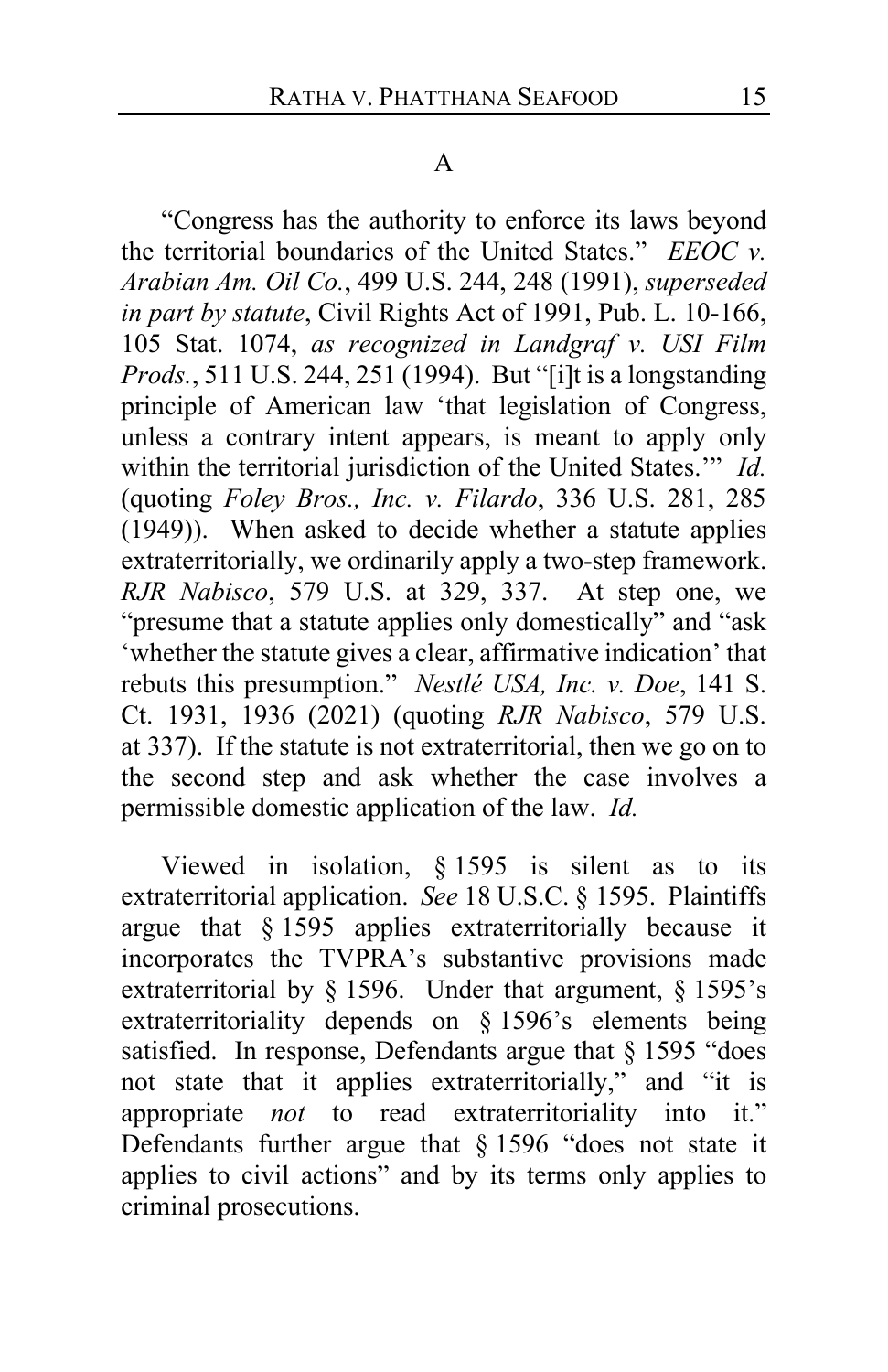We need not resolve this dispute to decide this case. Instead, we assume without deciding that Plaintiffs are correct and that § 1595 permits a private cause of action for extraterritorial violations of the substantive provisions listed in § 1596 so long as § 1596's other requirements are satisfied.**[5](#page-15-0)** We take this approach for two reasons.

First, the extraterritorial reach of § 1595 does not affect this court's subject matter jurisdiction. Although the parties argue that the viability of Plaintiffs' claims raises a jurisdictional question, and the district court framed the issue in similar terms, the Supreme Court has explained that whether a statute applies abroad concerns "what conduct" the statute prohibits, "which is a merits question." *Morrison v. Nat'l Austl. Bank Ltd.*, 561 U.S. 247, 253–54 (2010). Subject matter jurisdiction, which "refers to a tribunal's power to hear a case," "presents an issue quite separate from the question whether the allegations the plaintiff makes entitle him to relief." *Id.* at 254 (internal quotation marks omitted). Thus, our assumption that § 1595 may reach extraterritorial conduct does not overstep this court's "adjudicatory domain." *See Union Pac. R.R. Co. v. Bhd. of Locomotive Eng'rs*, 558 U.S. 67, 81 (2009).

<span id="page-15-0"></span>**<sup>5</sup>** Because we assume Plaintiffs are correct that § 1596 contains "a clear, affirmative indication" that the TVPRA's civil remedy provision applies to foreign conduct, the first step of the two-step test to determine whether a federal statute applies extraterritorially is satisfied. *See Nestlé USA*, 141 S. Ct. at 1936. "[A] finding of extraterritoriality at step one will obviate step two's 'focus' inquiry." *RJR Nabisco*, 579 U.S. at 338 n.5;*see also id*. at 337–38 (explaining that it is only necessary to consider a statute's "focus" if the statute does not apply extraterritorially). Therefore, we do not reach the second step of the extraterritoriality framework and consider whether the case involves a permissible domestic application of § 1595.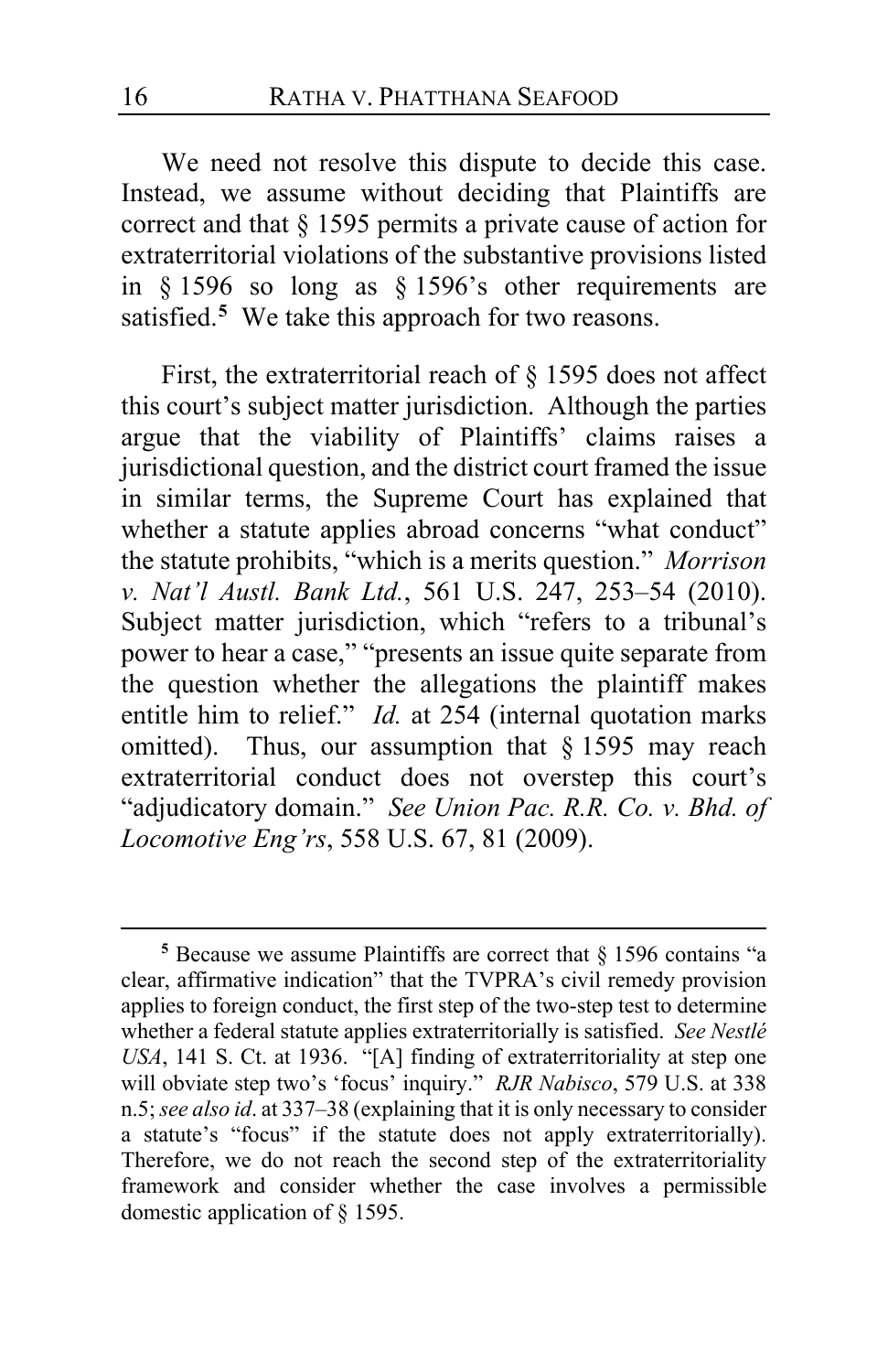Second, we adhere to the "cardinal principle of judicial restraint," which instructs that "if it is not necessary to decide more, it is necessary not to decide more." *Midbrook Flowerbulbs Holland B.V. v. Holland Am. Bulb Farms, Inc.*, 874 F.3d 604, 617 n.13 (9th Cir. 2017) (quoting *PDK Lab'ys Inc. v. DEA*, 362 F.3d 786, 799 (D.C. Cir. 2004) (Roberts, J., concurring in part and concurring in the judgment)). In addition to any extraterritorial application otherwise provided by law, § 1596 supplies extraterritorial application to §§ 1581, 1583, 1584, 1589, 1590, and 1591, but only if the alleged offender is a United States citizen, a lawful permanent resident, or is present in the United States. 18 U.S.C. § 1596(a). As explained below, we hold that those requirements are not met with respect to Phatthana and S.S. Frozen.**[6](#page-16-0)**

We therefore decline to decide whether § 1595 applies to foreign conduct because whether it does or not, we are left with the same result: we must affirm the district court's judgment in favor of Phatthana and S.S. Frozen. We will assume in this case that  $\S$  1595 applies extraterritorially and leave for another day the question of whether that assumption is correct. *Cf. Whitehouse v. Ill. Cent. R.R. Co.*, 349 U.S. 366, 372–73 (1955) ("These are perplexing questions. Their difficultly admonishes us to observe the wise limitations on our function and to confine ourselves to deciding only what is necessary to the disposition of the immediate case.").

<span id="page-16-0"></span>**<sup>6</sup>** Defendants do not dispute that Rubicon and Wales were "present in" the United States for purposes of the TVPRA but instead, as we discuss later, argue that Plaintiffs failed to raise triable issues on the merits of their § 1595 claims against these Defendants.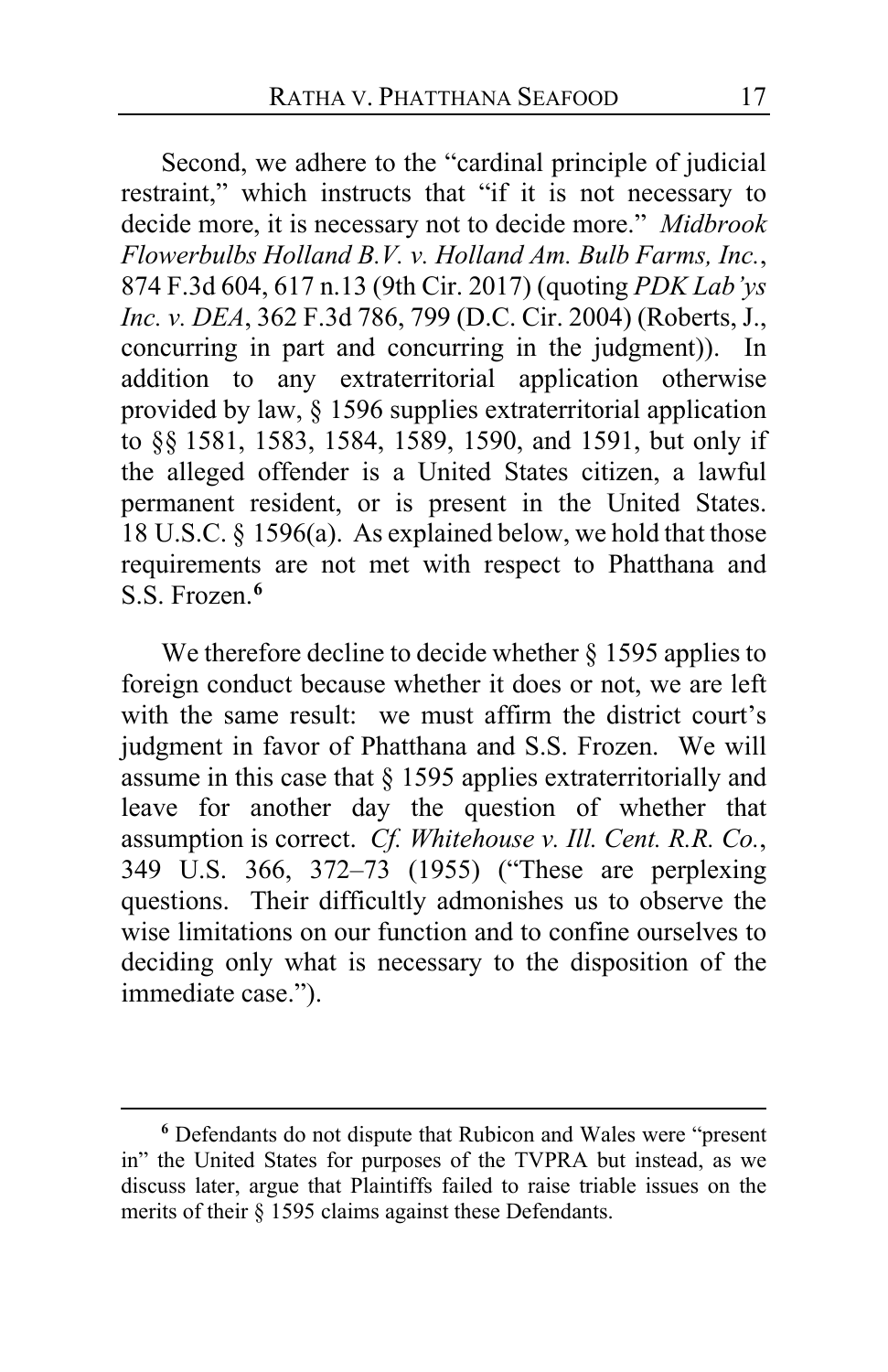#### B

We turn now to Plaintiffs' claims that Phatthana and S.S. Frozen trafficked them into Thailand and subjected them to peonage, forced labor, and involuntary servitude at their seafood processing factories. The question here is whether Plaintiffs' claims satisfy § 1596's requirements for extraterritorial application. We hold that Plaintiffs' claims against Phatthana fail because Phatthana was not "present in the United States" at any time relevant to this lawsuit as § 1596 requires. Because the success of Plaintiffs' claims against S.S. Frozen depends on the success of their claims against Phatthana, Plaintiffs' claims against S.S. Frozen also fail. **[7](#page-17-0)**

The TVPRA, in § 1596, provides for extraterritorial jurisdiction over §§ 1581, 1583, 1584, 1589, 1590, and 1591, when "an alleged offender is *present in* the United States, irrespective of the nationality of the alleged offender." 18 U.S.C. § 1596(a)(2) (emphasis added). What it means for "an alleged offender" to be "present in the United States" is a question of statutory construction. Therefore, we "begin by analyzing the statutory language, 'assum[ing] that the ordinary meaning of that language accurately expresses the legislative purpose.'" *Hardt v. Reliance Standard Life Ins.*, 560 U.S. 242, 251 (2010) (alteration in original) (quoting *Gross v. FBL Fin. Servs., Inc.*, 557 U.S. 167, 175 (2009)).

<span id="page-17-0"></span>**<sup>7</sup>** Plaintiffs argue that S.S. Frozen was "present in" the United States because S.S. Frozen and Phatthana were "alter egos" engaged in an "integrated enterprise." Plaintiffs' claims against S.S. Frozen are therefore dependent on their claims against Phatthana.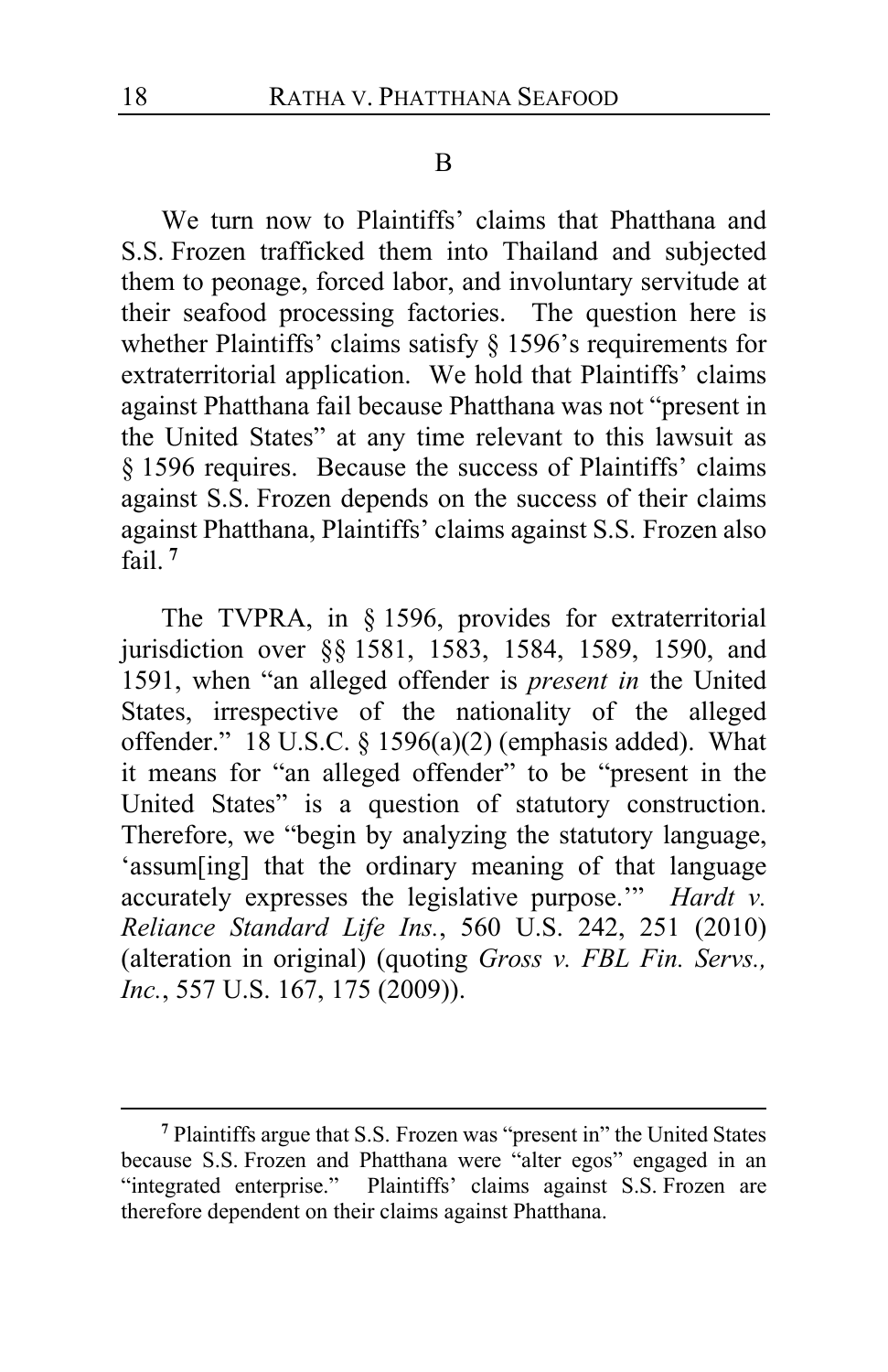The plain meaning of the adjective "present" is "in a particular place." New Oxford American Dictionary 1381 (3d ed. 2010). Phatthana and S.S. Frozen are both Thai companies. Neither had any address, employees, or physical presence in the United States during the period at issue in this case. Nonetheless, Plaintiffs argue that Phatthana and S.S. Frozen were "present in" the United States for purposes of § 1596 on three separate grounds. We find none of these arguments persuasive.

#### 1

Plaintiffs first maintain that we should construe the phrase "present in," as used in § 1596, to not require physical presence. Plaintiffs argue that this term is broad and "is understood to mean universal jurisdiction."**[8](#page-18-0)** They assert that, even though "universal jurisdiction does not require physical presence," the Due Process Clause "imposes some limits on the ability of the United States to exercise universal jurisdiction." Thus, Plaintiffs say, a foreign corporate defendant is "present in" the United States so long as it has the "minimum contacts" necessary to allow personal jurisdiction under the Due Process Clause.**[9](#page-18-1)** *See Int'l Shoe Co. v. Washington*, 326 U.S. 310, 316 (1945).

<span id="page-18-1"></span>**<sup>9</sup>** We do not decide whether Plaintiffs' argument rests on a sound premise. "The Due Process Clause requires that a defendant prosecuted in the United States 'should reasonably anticipate being haled into court in this country.'" *United States v. Shi*, 525 F.3d 709, 722 (9th Cir. 2008)

<span id="page-18-0"></span>**<sup>8</sup>** "Universal jurisdiction" applies to "certain offenses recognized by the community of nations as of universal concern, such as piracy, slave trade, attacks on or hijacking of aircraft, genocide, war crimes, and perhaps certain acts of terrorism." Restatement (Third) of the Foreign Relations Law of the United States § 404 (1987).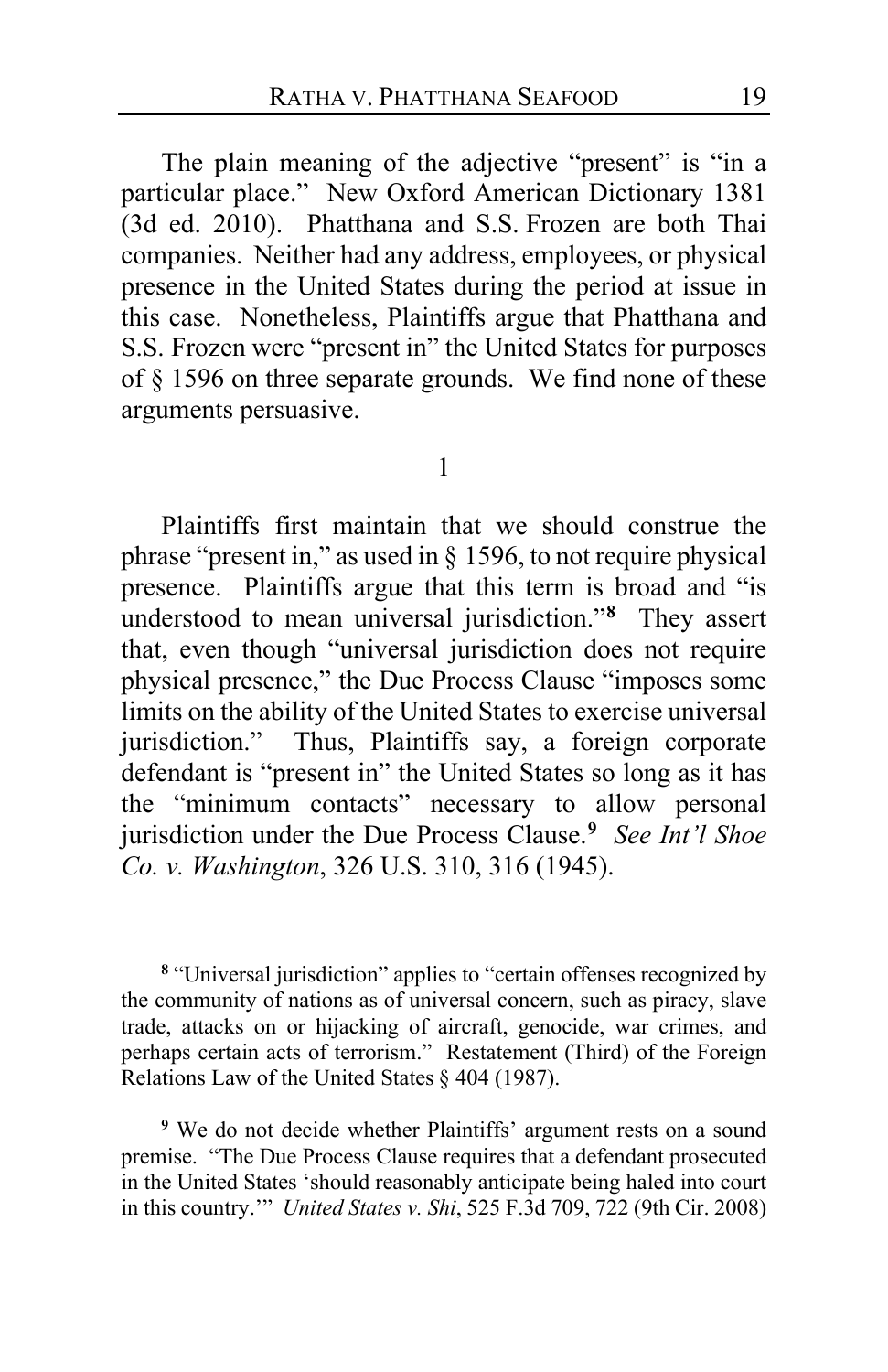To support their position, Plaintiffs rely primarily on *United States v. Yunis*, 924 F.2d 1086 (D.C. Cir. 1991), but that case hurts more than helps their argument. As relevant here, the defendant in *Yunis* challenged his conviction under the Hostage Taking Act, 18 U.S.C. § 1203, and argued that the statute did not authorize jurisdiction over him because he was not "found in" the United States. *Id.* at 1090; *see also*  18 U.S.C. § 1203(b)(1) (limiting extraterritorial application of the Hostage Taking Act to three scenarios, one of which being when "the offender is found in the United States"). The D.C. Circuit rejected the defendant's argument because the Hostage Taking Act provided an independent basis for jurisdiction. *Id.*

*Yunis* discussed the "universal principle" theory of international law, which authorizes states to prosecute certain offenses that "the community of nations" recognizes are of "universal concern," including the slave trade, "even absent any special connection between the state and the offense." *Id.* at 1091 (citing Restatement (Third) of the Foreign Relations Law of the United States §§ 404, 423 (1987)). But *Yunis* considered the "universal principle" in a context that differs from the one presently before this court. *See id.* at 1090 (explaining the Hostage Taking Act covered an offender's conduct when "the offender is *found in* the

<sup>(</sup>quoting *United States v. Moreno-Morillo*, 334 F.3d 819, 827 (9th Cir. 2003)). In contrast, "[u]niversal jurisdiction is based on the premise that offenses against all states may be punished by any state where the offender *is found*." *Id.* (emphasis added). Thus, "[d]ue process does not require a nexus between such an offender and the United States because the universal condemnation of the offender's conduct puts him on notice that his acts will be prosecuted by any state *where he is found*." *Id.* at 723 (emphasis added). Plaintiffs present no authority to support their argument that the *International Shoe* definition of presence—i.e., minimum contacts—should be grafted into "universal jurisdiction."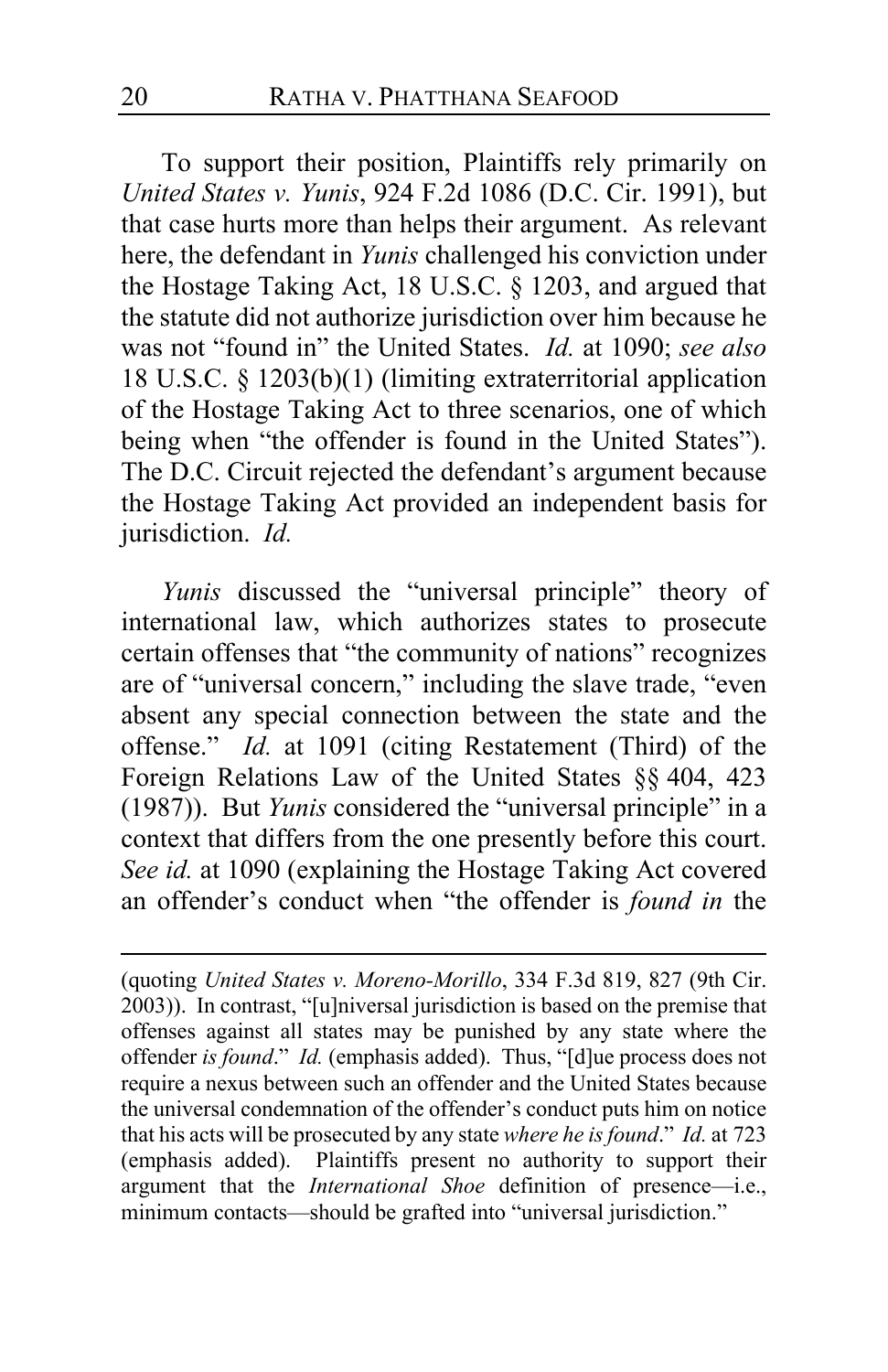United States" (emphasis added) (quoting 18 U.S.C. § 1203)). The defendant in *Yunis* did not contend that the statute's use of the term "found in" indicated that physical presence in the United States was not required; he instead argued that he was not "found in" the United States because he was brought here "by force." *Id.*

Contrary to Plaintiffs' suggestion that *Yunis* supports an interpretation of the term "present in" that does not require physical presence, the court later analyzed a different statute requiring an offender to be "present in" a specific territory, and it concluded that the term "present in" has a parallel meaning to the term "found in." *Id.* at 1091–92. Thus, the court held, the defendant was "present in" the United States "once in the United States" physically. *Id.* at 1092. If anything, then, *Yunis* supports the conclusion that § 1596's use of the term "present in" requires physical presence, not merely the types of minimum contacts that satisfy due process.

However, we need not decide whether  $\S 1596(a)(2)$ requires physical presence because even assuming the statute requires foreign companies to possess nothing more than minimum contacts with the United States, Plaintiffs have not established that Phatthana or S.S. Frozen have sufficient contacts to satisfy that standard. **[10](#page-20-0)** "For a court to exercise personal jurisdiction over a nonresident defendant" in a manner consistent with the Due Process Clause, "that defendant must have at least 'minimum contacts' with the

<span id="page-20-0"></span>**<sup>10</sup>** To be clear, we engage in this analysis not to determine whether we have personal jurisdiction over Phatthana and S.S. Frozen, but because Plaintiffs argue that "present in," as used in § 1596, "is limited to a corporation's place of incorporation, principal place of business, or where it is subject to specific jurisdiction."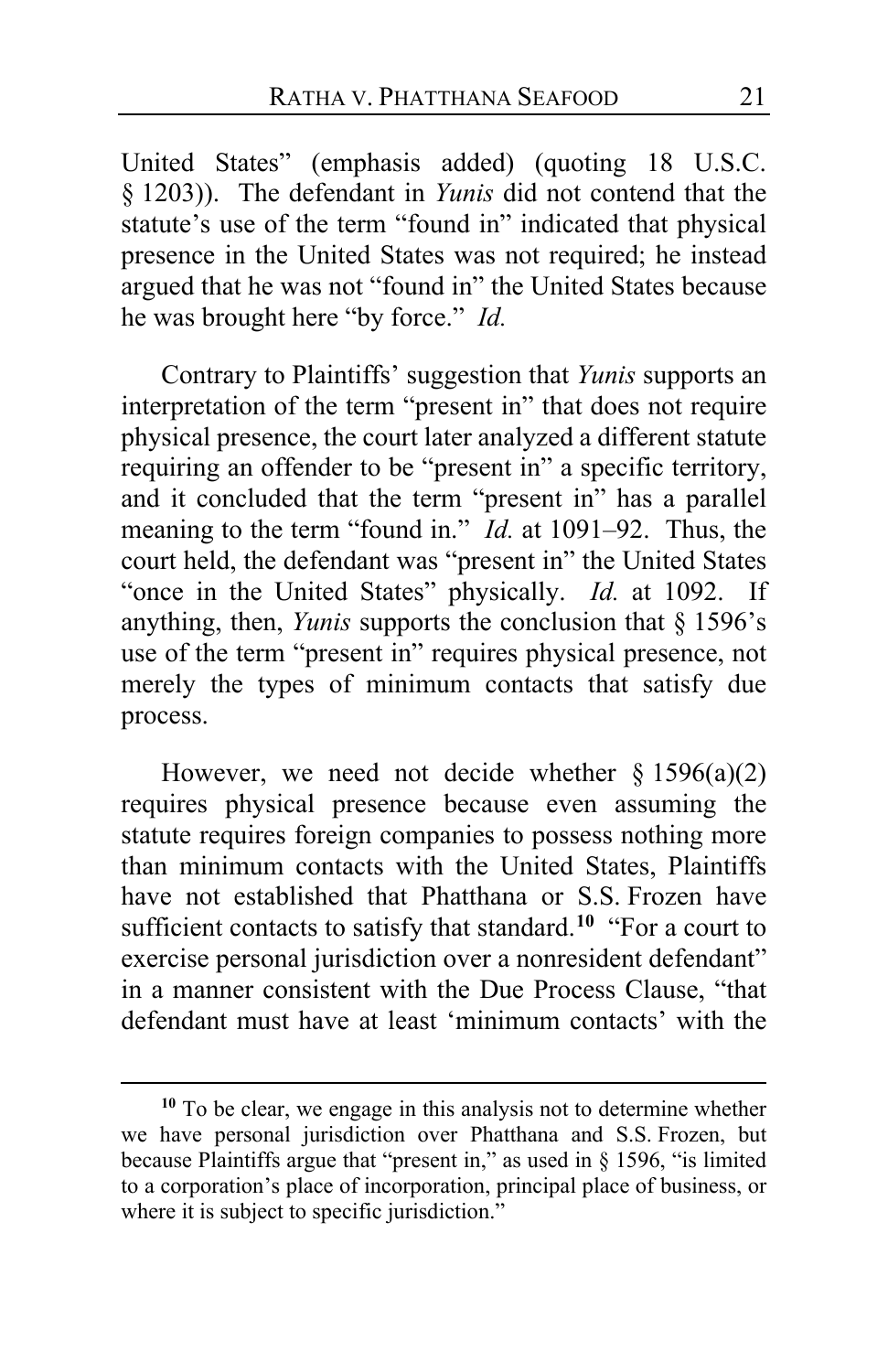relevant forum such that the exercise of jurisdiction 'does not offend traditional notions of fair play and substantial justice." Schwarzenegger v. Fred Martin Motor Co., Schwarzenegger v. Fred Martin Motor Co., 374 F.3d 797, 801 (9th Cir. 2004) (quoting *Int'l Shoe Co.*, 326 U.S. at 316). In the Ninth Circuit, we measure the extent of a defendant's contacts with a forum "at the time of the events underlying the dispute." *Steel v. United States*, 813 F.2d 1545, 1549 (9th Cir. 1987); *accord Farmers Ins. Exch. v. Portage La Prairie Mut. Ins.*, 907 F.2d 911, 913 (9th Cir. 1990). "The strength of [the] contacts required depends on which of the two categories of personal jurisdiction a<br>litigant invokes: specific jurisdiction or general specific jurisdiction or general jurisdiction." *Ranza v. Nike, Inc.*, 793 F.3d 1059, 1068 (9th Cir. 2015).

"Specific jurisdiction exists when a case 'aris[es] out of or relate[s] to the defendant's contacts with the forum." *Id.* (alterations in original) (quoting *Helicopteros Nacionales de Colom., S.A. v. Hall*, 466 U.S. 408, 414 n.8 (1984)). It therefore "depends on an affiliation between the forum and the underlying controversy, principally, activity or an occurrence that takes place in the forum [ ] and is therefore subject to the [forum's] regulation." *Id.* (quoting *Goodyear Dunlop Tires Operations, S.A. v. Brown*, 564 U.S. 915, 919  $(2011)$ ).

General jurisdiction is not limited to claims arising out of or relating to the forum but rather "permits a court to hear 'any and all claims' against a defendant, whether or not the conduct at issue has any connection to the forum." *Id.*  (quoting *Goodyear*, 564 U.S. at 919). Because the scope of general jurisdiction, once established, is broader than the scope for specific jurisdiction, "a plaintiff invoking general jurisdiction must meet an 'exacting standard' for the minimum contacts required." *Id.* at 1069 (quoting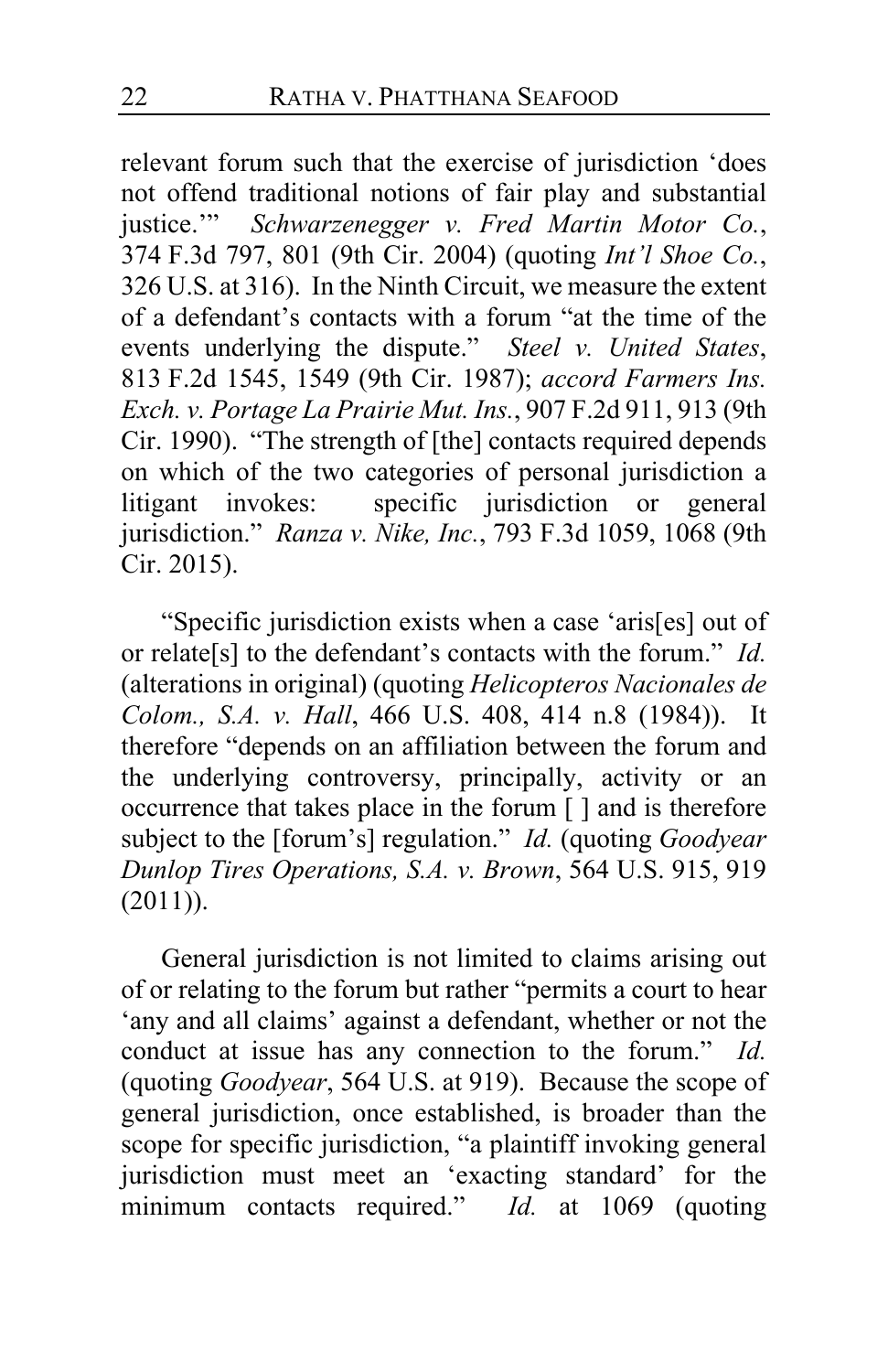*CollegeSource, Inc. v. AcademyOne, Inc.*, 653 F.3d 1066, 1074 (9th Cir. 2011)). Courts may exercise general jurisdiction over a defendant only if the defendant's connections to the forum state "are so 'continuous and systematic' as to render [it] essentially at home" in the forum. *Williams v. Yamaha Motor Co.*, 851 F.3d 1015, 1020 (9th Cir. 2017) (alteration in original) (quoting *Goodyear*, 564 U.S. at 919). The paradigmatic examples of such connections are when the defendant is incorporated or has its principal place of business in the forum. *Id.*

The evidence in the record here does not support either specific or general jurisdiction as a basis for finding minimum contacts. To establish specific jurisdiction, three requirements must be satisfied. *Axiom Foods, Inc. v. Acerchem Int'l, Inc.*, 874 F.3d 1064, 1068 (9th Cir. 2017). First, "the defendant must either 'purposefully direct his activities' toward the forum or 'purposefully avail[] himself of the privileges of conducting activities in the forum.'" *Id.* (quoting *Dole Food Co. v. Watts*, 303 F.3d 1104, 1111 (9th Cir. 2002)). Second, "the claim must be one which arises out of or relates to the defendant's forum-related activities." *Id.* (quoting *Dole Food*, 303 F.3d at 1111). And third, "the exercise of jurisdiction must comport with fair play and substantial justice, i.e. it must be reasonable." *Id.* (quoting *Dole Food*, 303 F.3d at 1111). We will consider only the first element of specific jurisdiction because it presents the dispositive issue.

Because the TVPRA's "civil remedy provision creates a cause of action that sounds in tort," *Ditullio*, 662 F.3d at 1096, "we employ the purposeful direction test" derived from *Calder v. Jones*, 465 U.S. 783 (1984), *see Axiom Foods*, 874 F.3d at 1069. To satisfy the purposeful direction test, the defendant must have "(1) committed an intentional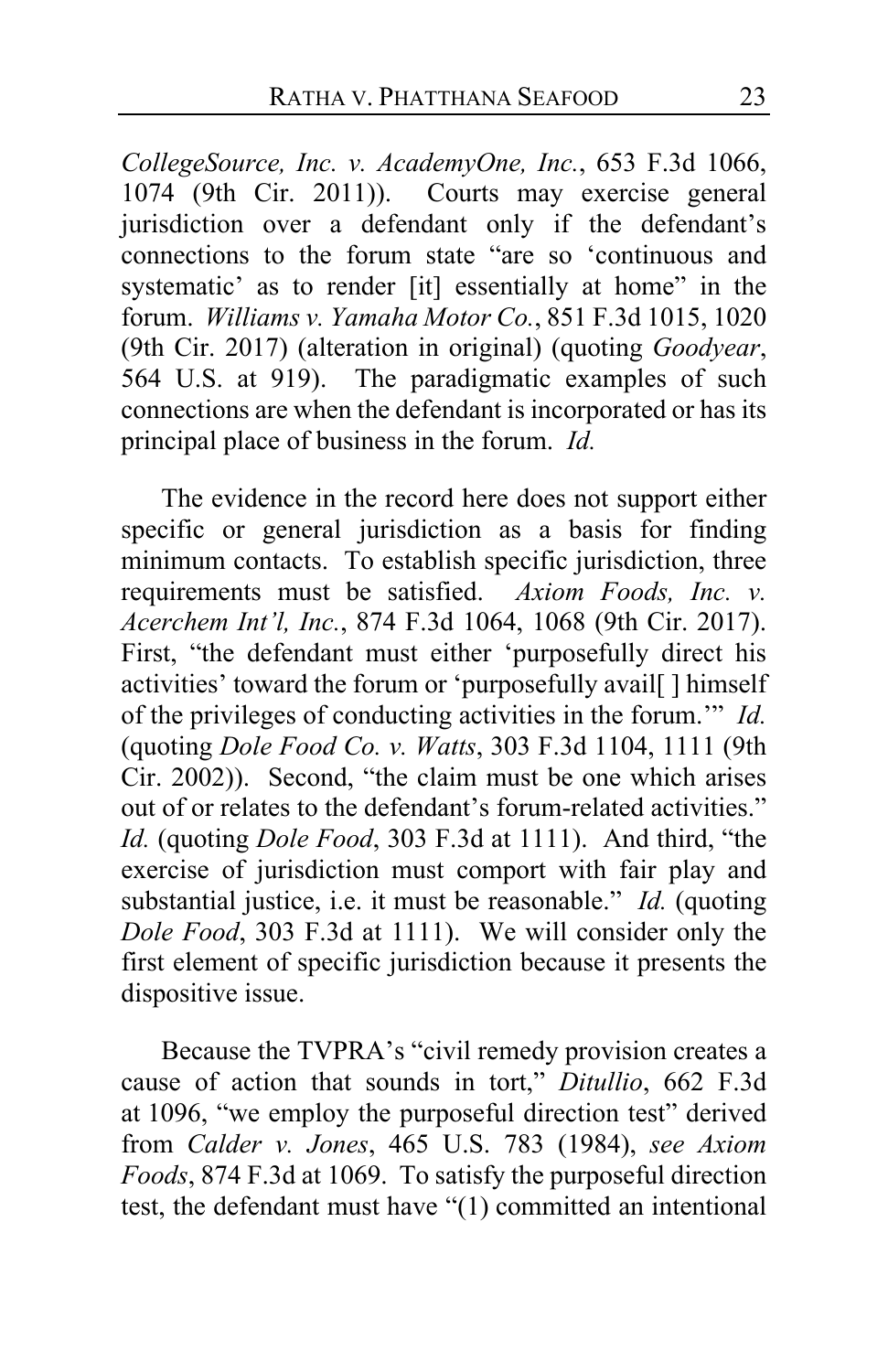act, (2) expressly aimed at the forum state, (3) causing harm that the defendant knows is likely to be suffered in the forum state." *Schwarzenegger*, 374 F.3d at 805 (quoting *Dole Food*, 303 F.3d at 1111).**[11](#page-23-0)**

Here, Plaintiffs have not satisfied the purposeful direction prong of the minimum contacts analysis. They primarily point to Rubicon's order of fourteen containers of shrimp from Phatthana's Songkhla factory for distribution in the United States to Walmart. Walmart ultimately rejected that shipment because it had concerns about working conditions in the Thai factory, and Rubicon returned the shrimp to Thailand. Plaintiffs also point to deposition testimony, emails, and a public database to suggest Phatthana sold shrimp to buyers in the United States through importers other than Rubicon, but those documents generally do not specify any particular sales, the dates of such sales, or the factories of origin.**[12](#page-23-1)**

Assuming Phatthana's attempt to sell shrimp to Walmart, and some other sales to entities in the United States, constituted intentional acts expressly aimed at the United States, Plaintiffs have produced no evidence suggesting that those sales caused "harm that [Phatthana] [knew was] likely to be suffered in the" United States.

<span id="page-23-1"></span>**<sup>12</sup>** The only document that provides dates and origins of shrimp shipments is an excerpt from a Human Rights Watch report containing a screenshot of an online database. This screenshot does not include any shipments from Phatthana's Songkhla factory during the relevant period.

<span id="page-23-0"></span>**<sup>11</sup>** Although the third prong of the purposeful direction inquiry and the "arise out of or relate to" inquiry are two different steps in the minimum contacts analysis, they are closely related. Satisfying the purposeful direction analysis will often satisfy the "arise out of or relate to" requirement as well. *See Dole Food*, 303 F.3d at 1114.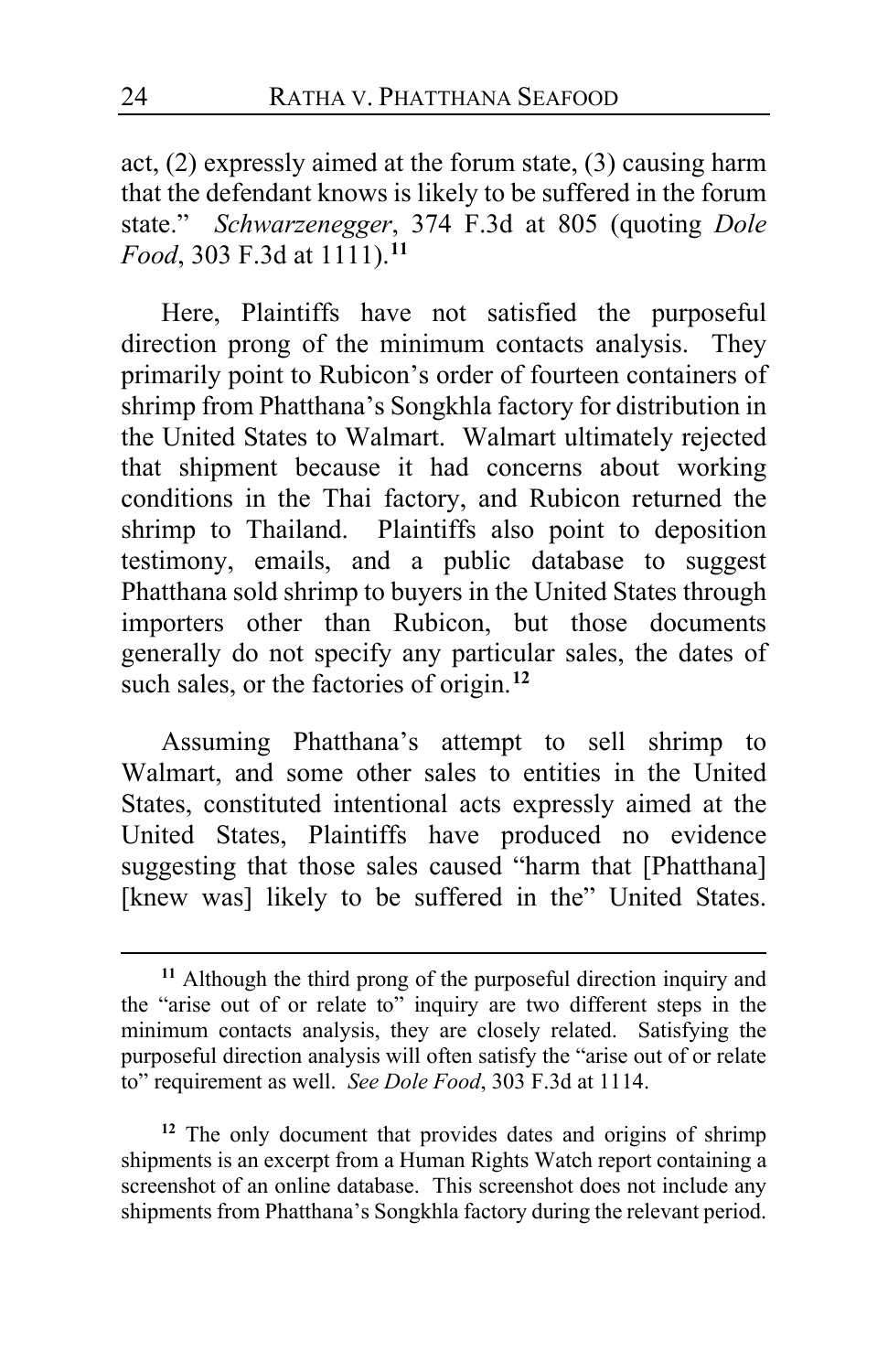*Schwarzenegger*, 374 F.3d at 805 (quoting *Dole Food*, 303 F.3d at 1111). Plaintiffs' evidence thus does not show that Phatthana or S.S. Frozen purposefully directed their activities to the United States in the sense required to establish specific personal jurisdiction over a personal injury claim.**[13](#page-24-0)**

As for Plaintiffs' general jurisdiction argument, Phatthana and S.S. Frozen are not incorporated in the United States, and Plaintiffs have not shown—much less argued that the United States is their principal place of business, or that their contacts "are so 'continuous and systematic' as to render them essentially at home in the" United States. *Goodyear*, 564 U.S. at 919 (quoting *Int'l Shoe Co.*, 326 U.S. at 317). Thus, even assuming the phrase "present in," as used in § 1596, requires only minimum contacts with the United States, Plaintiffs have not demonstrated that Phatthana and S.S. Frozen have the contacts needed to satisfy that standard.

2

We next consider Plaintiffs' second argument—that Phatthana and S.S. Frozen were present in the United States through an agency relationship or joint venture with Rubicon—and conclude it is unconvincing.

Plaintiffs assert that Phatthana is "present in" the United States for purposes of § 1596 because Rubicon, which *is*

<span id="page-24-0"></span>**<sup>13</sup>** This conclusion still follows even if Phatthana's sales to the United States were more extensive than Plaintiffs' evidence suggests because a larger sales footprint in the United States would not change the fact that the harm caused by Defendants' alleged TVPRA violations was not suffered in the United States. *See Schwarzenegger*, 374 F.3d at 805.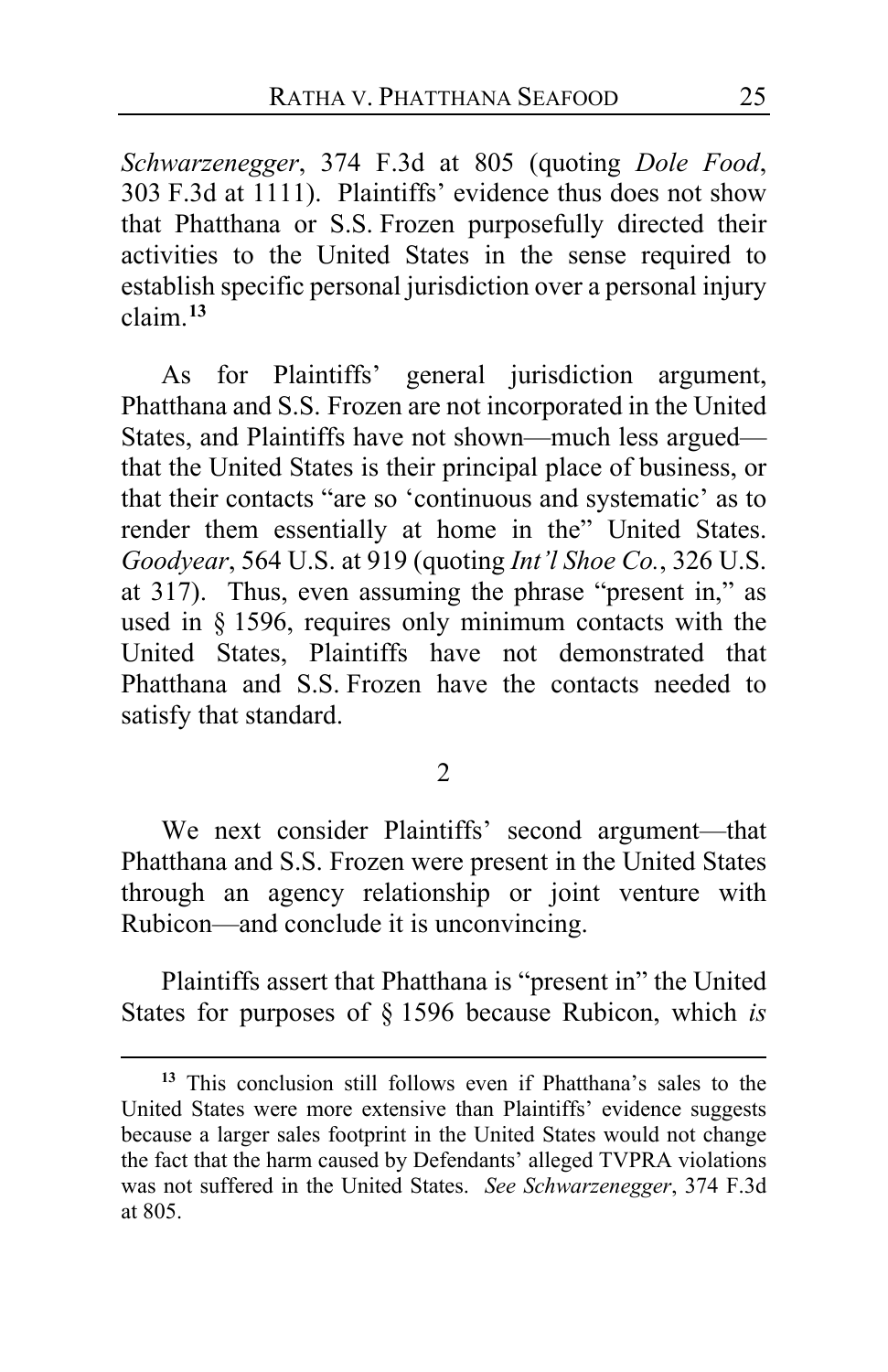present in the United States acted as Phatthana's agent. The district court properly rejected this argument. An agent under California law is "one who represents another, called the principal, in dealings with third persons." Cal. Civ. Code § 2295. "Agency requires that the principal maintain control over the agent's actions," *Murphy v. DirecTV, Inc.*, 724 F.3d 1218, 1232 (9th Cir. 2013), and generally, "[a] purchaser is not 'acting on behalf of' a supplier in a distribution relationship in which goods are purchased from the supplier for resale," *id.* (quoting Restatement (Third) of Agency § 1.01 cmt. g (2006)).

Plaintiffs contend that Rubicon's marketing activities, on-site visits to Phatthana's factories, management of the importation and shipping of Phatthana products, and management of customer relations establish an agency relationship between Rubicon and Phatthana. But none of the evidence in the record supports the inference that Phatthana exercised control over Rubicon's purchasing, marketing, sales, and customer-relations activities, or that Phatthana's relationship with Rubicon was anything more than a purchaser-supplier relationship. While it is true that Rubicon was registered as Phatthana's "agent" with the Food and Drug Administration ("FDA"), such an agent acts merely "as a communications link between FDA and the foreign facility for both emergency and routine communications." 21 C.F.R. § 1.227. This narrowly delineated relationship under federal regulations does not show that Phatthana exercised the control over Rubicon necessary to establish a general agency relationship. Plaintiffs' agency-based argument therefore fails.

Plaintiffs further maintain that Phatthana was present in the United States because it and Rubicon were engaged in a joint venture to market and sell shrimp in the United States.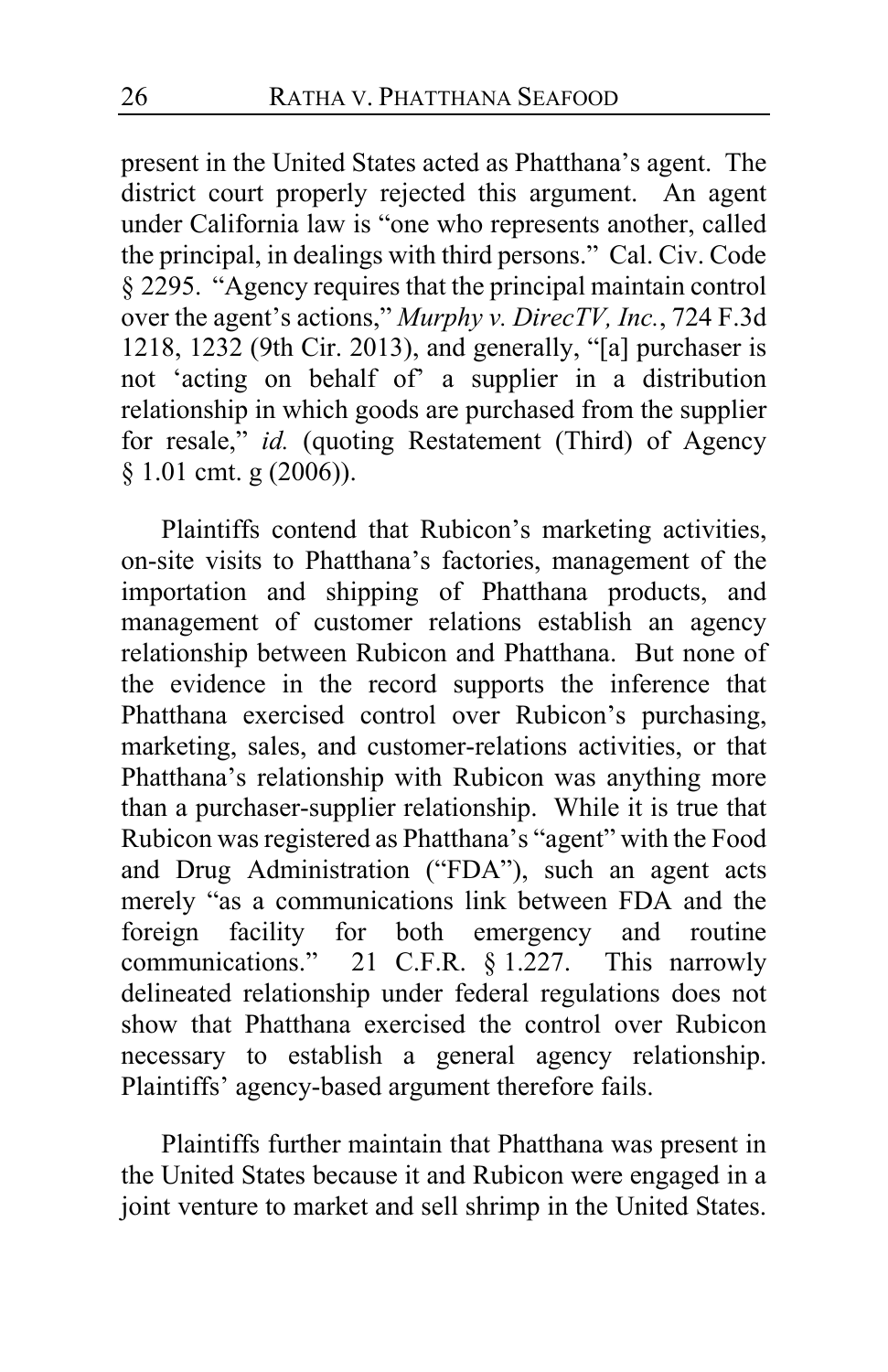This argument fails largely for the same reasons Plaintiffs' agency argument fails.

To establish a joint venture under California law, Plaintiffs must show "an agreement between the parties under which they have a community of interest, that is, a joint interest, in a common business undertaking, an understanding as to the sharing of profits and losses, and a right of joint control." *Connor v. Great W. Sav. & Loan Ass'n*, 447 P.2d 609, 615 (Cal. 1968) (quoting *Holtz v. United Plumbing & Heating Co.*, 319 P.2d 617, 620 (Cal. 1957)); *accord Ramirez v. Long Branch Unified Sch. Dist.*, 129 Cal. Rptr. 2d 128, 137 (Cal. Ct. App. 2002). To support their joint venture argument, Plaintiffs rely on the same evidence they cited to support their agency-based claim. As explained, that evidence establishes only that Rubicon and Phatthana were engaged in a purchaser-supplier relationship; it does not create a triable issue that Rubicon and Phatthana would share profits and losses or would be subject to joint control.

To the contrary, the limited liability company agreement creating Rubicon states that Rubicon was formed as a joint venture between Brian Wynn (the CEO and manager of Rubicon), Wales, Thailand Fishery Cold Storage Public Co. (whose share in Rubicon was later transferred to another company), and P&M Holding Co.; that those four entities would share in Rubicon's net income and losses; and that Wynn had "exclusive authority to manage the operations and affairs of" Rubicon. Neither the original agreement nor its subsequent amendments identifies Phatthana as a member of the joint venture.

Plaintiffs rely on filings by "Rubicon Group" submitted to the Commerce Department as part of an antidumping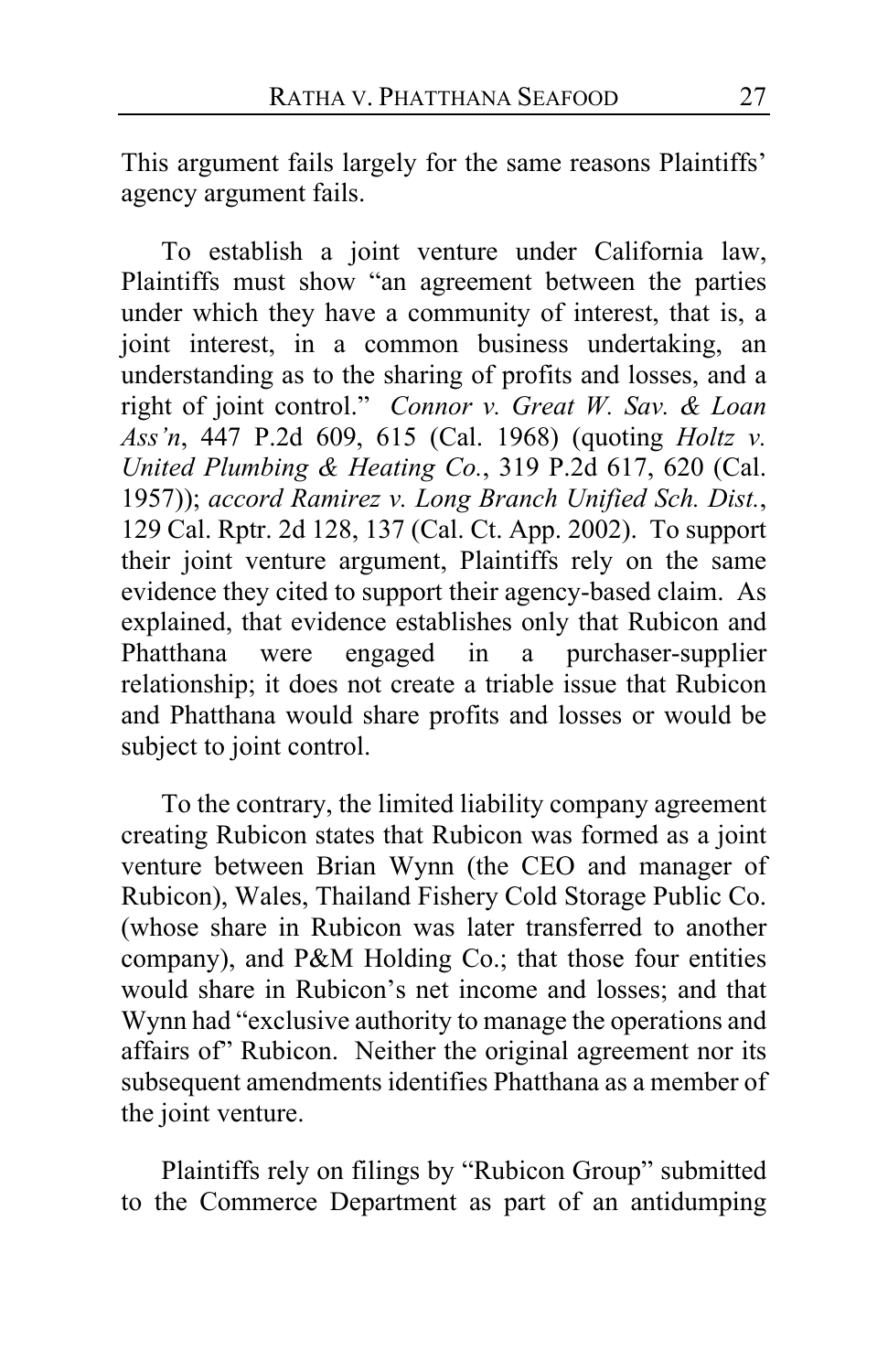proceeding.**[14](#page-27-0)** The "Rubicon Group" is not synonymous with Rubicon Resources, LLC, but rather is the term used in a Commerce Department antidumping proceeding to describe a collection of "affiliated firms, collapsed for [antidumping] analysis pursuant to 19 C.F.R.  $\S 351.401(f)$ ." *See Pakfood Pub. Co. v. United States*, 724 F. Supp. 2d 1327, 1333 n.3 (Ct. Int'l Trade 2010).Plaintiffs asserts that those Commerce Department filings show that Phatthana, as well as other Thai shrimp companies, were "subgroup" members of the Thailand Fishery Cold Storage group, which in turn was a member of the Rubicon Group. The filings state that "a company within each Rubicon subgroup," including the signatories to the Rubicon joint venture agreement, "is a Member (or partner) of Rubicon Resources, and holds a [ ]% interest in the company," and that "each Rubicon subgroup encompasses the individual Rubicon Group companies," including Phatthana, which is thereby "integrated into the Rubicon Group business structure."

At most, these filings confirm that there is a joint venture relationship between the entities named as members of Rubicon Resources in the Rubicon joint venture agreement and that there is some relationship between at least one of those entities and Phatthana. But neither these filings nor Plaintiffs' briefs explain what it means for Phatthana to be "integrated" into the overall Rubicon Group business structure, or what it means that a Rubicon subgroup "encompasses" a sub-subgroup such as Phatthana. Plaintiffs

<span id="page-27-0"></span>**<sup>14</sup>** Antidumping laws "address harm to domestic manufacturing from foreign goods sold at an unfair price" by imposing a duty on imports. *United States v. Eurodif S. A.*, 555 U.S. 305, 310–11 (2009). Antidumping proceedings, like the one referred to here, involve the government's determination of the duty rates for certain kinds of imports. *See Certain Frozen Warmwater Shrimp from Thailand*, 74 Fed. Reg. 47,551-02, 47,551 (Sept. 16, 2009).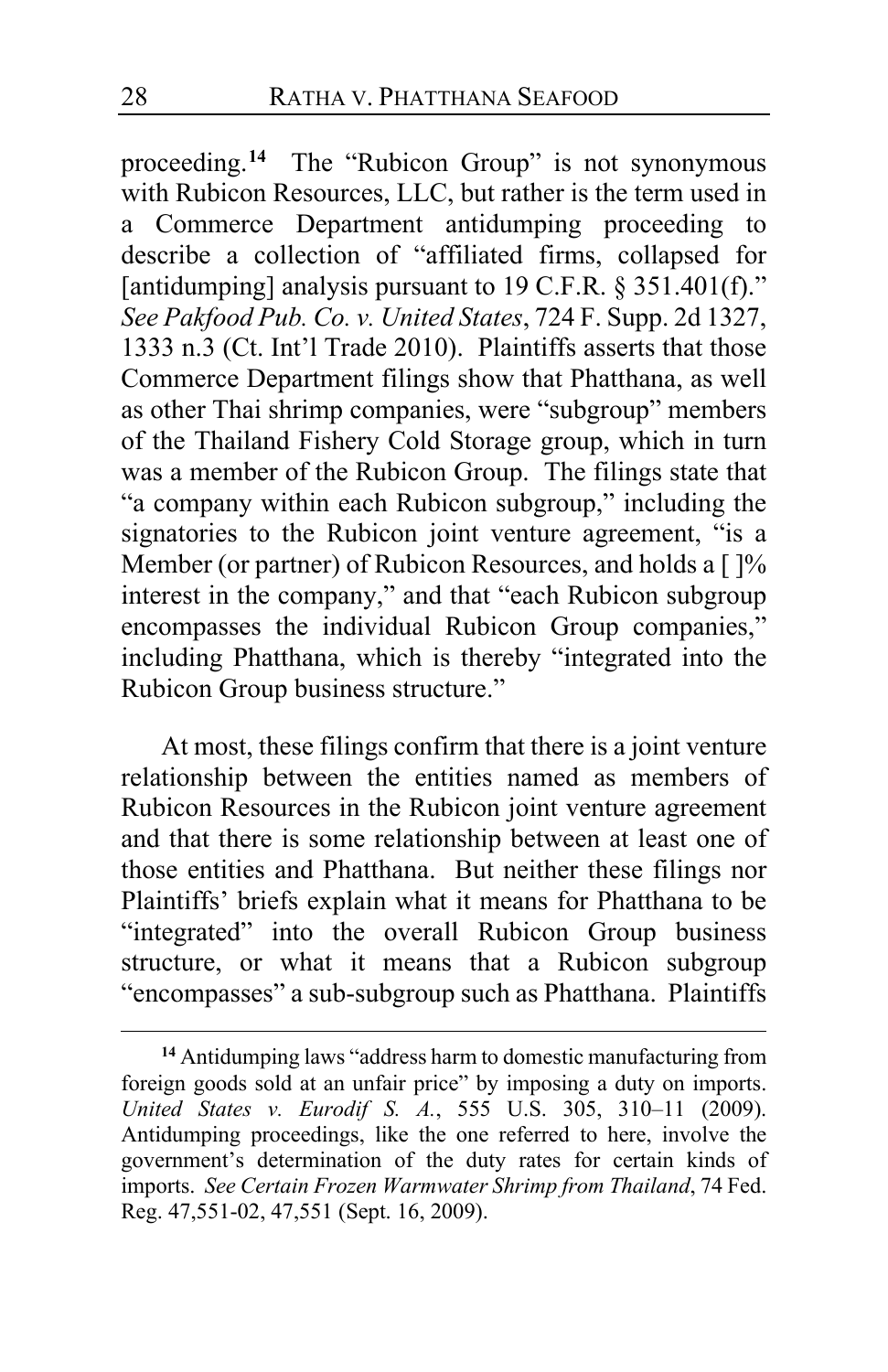offers no evidence of any direct agreement between Rubicon and Phatthana regarding the sharing of profits and losses or a joint right of control. In light of the existence of a Rubicon joint venture agreement that does *not* include Phatthana, as well as the evidence that Rubicon and Phatthana's relationship was that of a purchaser and a supplier, these Commerce Department filings alone cannot support the inference that Phatthana and Rubicon were engaged in a joint venture.

#### 3

Plaintiffs' third argument also falls short. Focusing on the phrase "an alleged offender" as used in § 1596, Plaintiffs contend that § 1596 is satisfied so long as *one* of the defendants involved in the case meets the statutory criteria. But even if this novel interpretation is sound (and we doubt that it is), we conclude below that the district court correctly entered summary judgment on Plaintiffs' claims against Rubicon and Wales. Consequently, there are no other defendants besides Phatthana and S.S. Frozen left to satisfy § 1596's requirements, and as we have explained, neither of those Defendants meet § 1596's demands.**[15](#page-28-0)**

<span id="page-28-0"></span>**<sup>15</sup>** Plaintiffs also contend that they assert a "wholly domestic basis for subject matter jurisdiction" based on a "domestic benefit" arising from Phatthana's alleged sales to customers in the United States other than through Rubicon. To support this theory, Plaintiffs rely on cases in which defendants residing in the United States benefitted from illegal conduct that took place abroad. *See Steele v. Bulova Watch Co.*, 344 U.S. 280, 281, 285–86 (1952) (trademark infringement and unfair competition "consummated in a foreign country by a citizen and resident of the United States"); *Vaughan v. Aegis Commc'ns Grp.*, 49 F. Supp. 3d 613, 616, 623 (W.D. Mo. 2014) (corporate defendants based in the United States "benefited in the U.S." from forced labor "performed in India"). But as explained, Phatthana and S.S. Frozen were in no way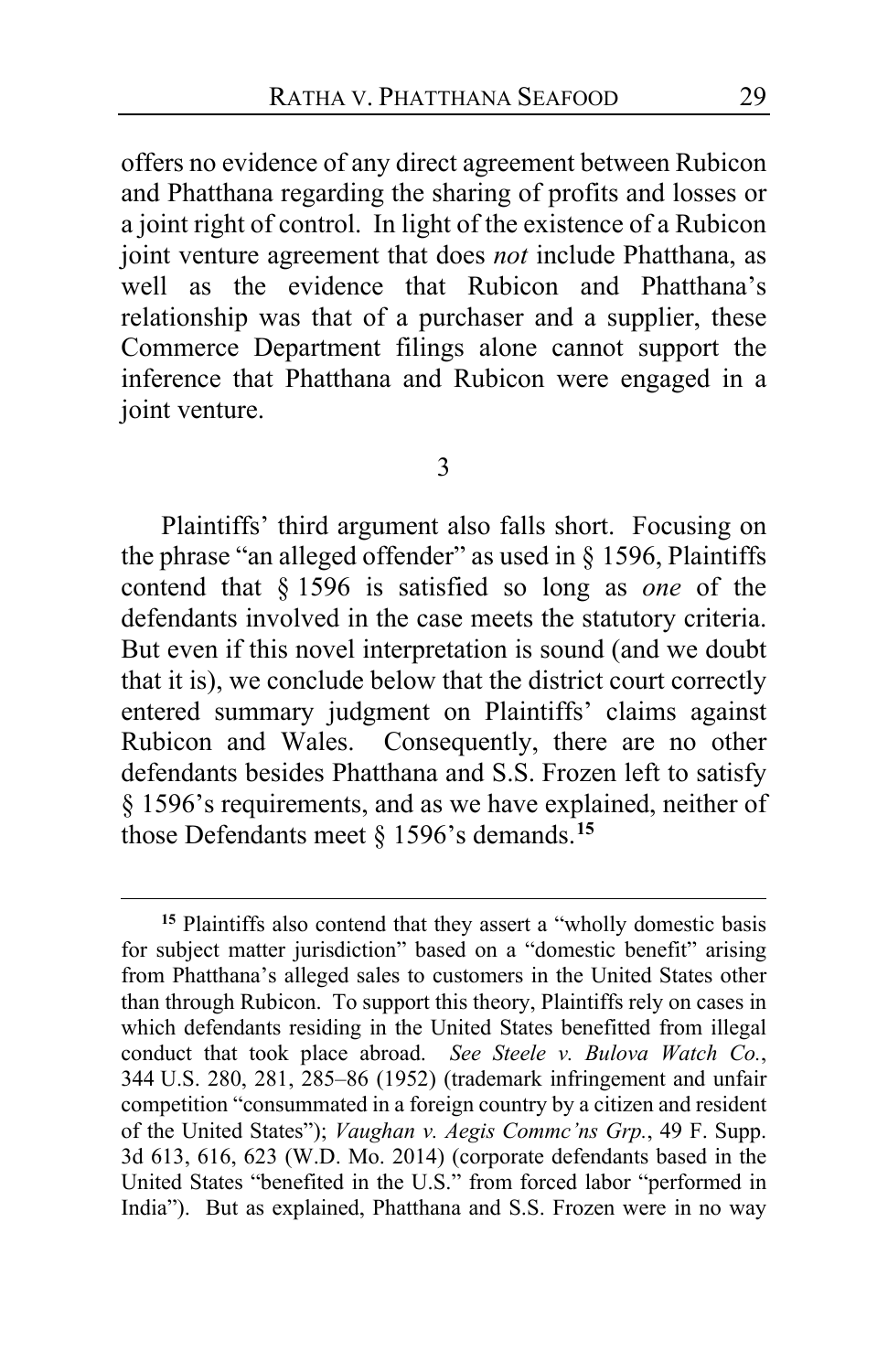\* \* \*

Plaintiffs have not raised a triable issue that Phatthana and S.S. Frozen were "present in the United States," as required by 18 U.S.C.  $\S$  1596(a)(2), and thus they have not established that their § 1595 claims against these Defendants involve a permissible extraterritorial application of the TVPRA. We therefore affirm the district court's entry of summary judgment in favor of Phatthana and S.S. Frozen.

#### $\mathcal{C}$

We next consider Plaintiffs' claims against Rubicon and Wales. Plaintiffs allege that Rubicon and Wales knowingly benefitted from Phatthana's alleged human trafficking and forced labor abuses, financially and by accessing a steady stream of imported seafood. We conclude that summary judgment for these Defendants was appropriate because Plaintiffs failed to produce evidence establishing a triable issue of Rubicon's or Wales's liability under § 1595.

In § 1595, Congress extended a private right of action to victims of substantive violations of the TVPRA, allowing them to sue the direct perpetrator and anyone who "knowingly benefits, financially or by receiving anything of value from participation in a venture which that person knew or should have known has engaged in an act in violation of" the TVPRA. 18 U.S.C. § 1595(a). Neither Rubicon nor Wales are alleged to have perpetrated any TVPRA violations

present in the United States, and thus they did not "benefit in the United States." Further, Plaintiffs seek to apply § 1595 "to events occurring and injuries suffered outside the United States." *RJR Nabisco*, 579 U.S. at 329. Therefore, absent any domestic presence or domestic benefit, their claims fall squarely within the Supreme Court's definition of extraterritoriality. *See id.*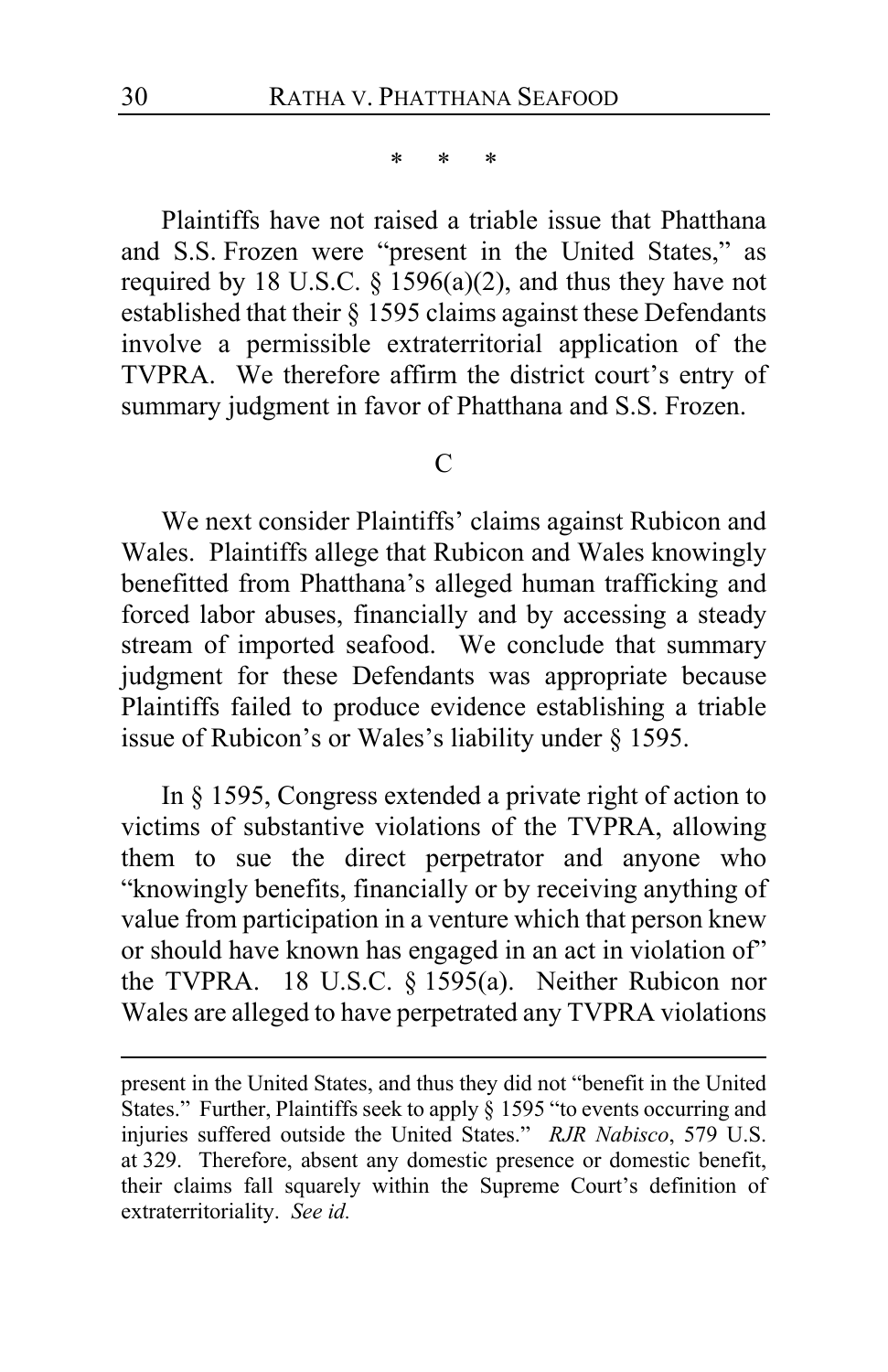against Plaintiffs. Thus, to withstand Defendants' motions for summary judgment, Plaintiffs needed to present evidence creating a triable issue on whether Rubicon or Wales: (1) knowingly benefitted, (2) from participation in a venture (in this case with Phatthana), (3) which they knew or should have known was engaged in conduct that violated the TVPRA. *Id.* If Plaintiffs failed to raise a triable issue on any of these elements, we need not consider the rest.

We separately address the claims against Rubicon and the claims against Wales. We first explain why no reasonable jury could infer from the evidence that Rubicon benefitted, financially or otherwise, from Phatthana's alleged TVPRA violations. We then explain why Plaintiffs have not raised a triable issue on whether Wales knew or should have known that Phatthana was engaged in alleged violations of the TVPRA when it received a benefit from the alleged venture.

1

Plaintiffs assert that there is "sufficient evidence" that Rubicon benefitted from Phatthana's alleged TVPRA violations. They point to three distinct benefits that Rubicon allegedly obtained from its relationship with Phatthana. But none of those allegations presents a triable issue of material fact.

Plaintiffs first argue that Rubicon "benefitted from marketing the shrimp produced by Phatthana." They point to materials stating that "Rubicon has 13 factories," including Phatthana's Songkhla factory, "that are 100% owned and captive to Rubicon Resources." But the page touting Rubicon's production capabilities and a "Factory Index" that includes the Songkhla factory are undated. And Plaintiffs have offered no evidence or explanation of the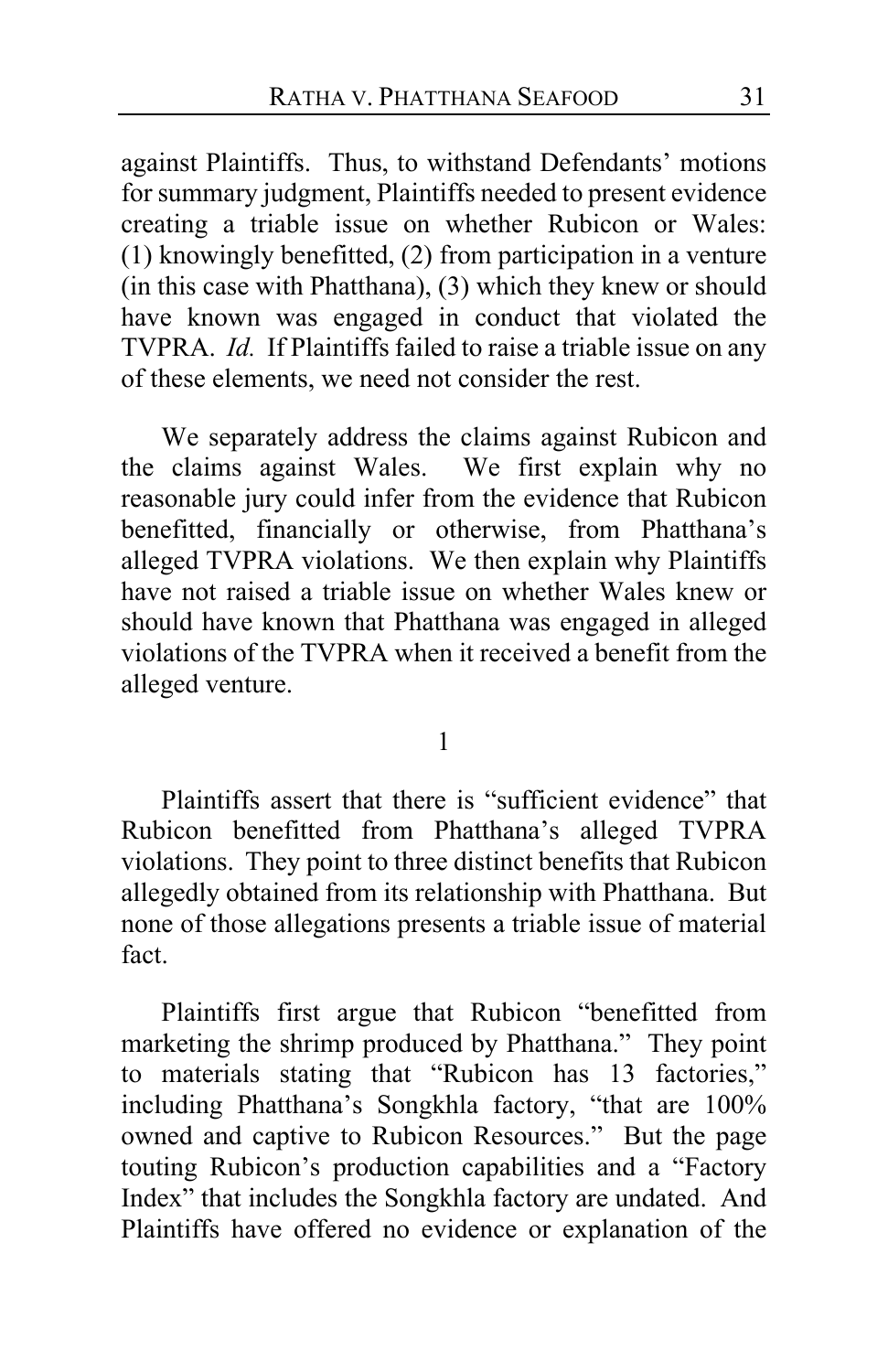purpose of these materials, when they were produced, or when (or even whether) they were distributed to potential customers. Moreover, Plaintiffs' argument rests on Rubicon's marketing role, not on any ownership or production role. We thus find these materials insufficient for a reasonable jury to infer that Rubicon benefitted from its alleged marketing of Phatthana's products.

We reject Plaintiffs' second argument—that Rubicon obtained a "competitive advantage" through its association with Phatthana—for a similar reason. Plaintiffs point to "[d]eclarations from Louisiana shrimpers attest[ing] to the competitive advantage and the impact on American industry" of the Thai shrimp industry. But these general statements from American shrimpers about international market conditions do not suggest that Rubicon benefitted from its alleged venture with Phatthana. Therefore, we find the declarations insufficient to present a genuine dispute of material fact.

Perhaps realizing these deficiencies, Plaintiffs advance a third argument: that an *attempt* to benefit satisfies  $§ 1595(a)$ 's "knowingly benefits" requirement. We disagree. The text of § 1595 does not extend liability to those who *attempt* to benefit from a perpetrator's TVPRA violation. *See* 18 U.S.C. § 1595(a). And we cannot read the word "attempt" into the "knowingly benefits" portion of § 1595 without violating "a fundamental principle of statutory interpretation that 'absent provision[s] cannot be supplied by the courts.'" *Rotkiske v. Klemm*, 140 S. Ct. 355, 360–61 (2019) (alteration in original) (quoting Antonin Scalia & Bryan A. Garner, *Reading Law: The Interpretation of Legal Texts* 94 (2012)).

Moreover, Congress's decision to impose civil liability on those who "benefit" but not those who "attempt to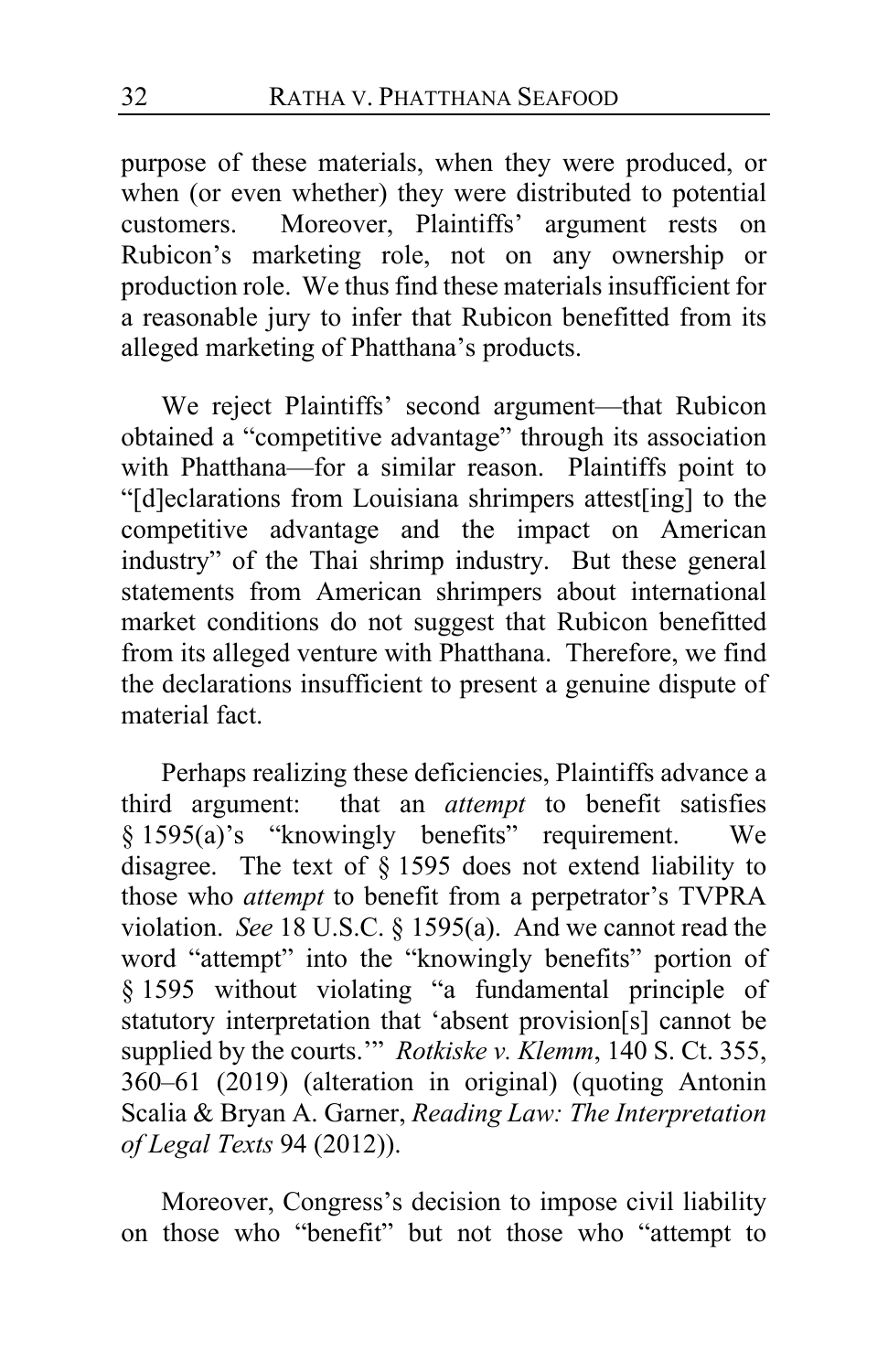benefit" is significant because attempt liability is plainly authorized elsewhere in the TVPRA. *See, e.g.*, 18 U.S.C. § 1594(a) ("Whoever attempts to violate section 1581, 1583, 1584, 1589, 1590, or 1591 shall be punishable in the same manner as a completed violation of that section.").**[16](#page-32-0)** When "Congress uses certain language in one part of a statute and different language in another, it is generally presumed that Congress acts intentionally." *Nat'l Fed'n of Indep. Bus. v. Sebelius*, 567 U.S. 519, 544 (2012). Had Congress intended to create civil liability under § 1595 for attempts to benefit, we can reasonably conclude that it would have done so in express terms. We therefore hold that the phrase "knowingly benefits" as used in  $\S$  1595(a) does not encompass attempts to benefit.**[17](#page-32-1)** Consequently, Plaintiffs' assertion that "[i]t is undisputed that Rubicon *attempted* to sell" fourteen containers of Phatthana shrimp fails to raise a triable issue of material fact. We therefore affirm the district court's grant of summary judgment in Rubicon's favor.

2

Turning to Plaintiffs' claims against Wales, we conclude that Plaintiffs failed to present evidence to support a

<span id="page-32-1"></span>**<sup>17</sup>** Our holding is limited to whether an attempt to "knowingly benefit . . . from participation in a venture which that person knew or should have known" violated the TVPRA is actionable under  $\S$  1595(a).

<span id="page-32-0"></span>**<sup>16</sup>** We find Plaintiffs' citation to § 1594, without explanation, unconvincing. Section 1594 speaks to who might be a "perpetrator" of a TVPRA violation under § 1595(a). More specifically, because § 1594(a) creates liability for an attempt to violate some of the TVPRA's substantive provisions, the term "perpetrator," as used in  $\S$  1595(a), could be read to include those who have only attempted to violate the TVPRA. But that possibility does not suggest that an attempt to knowingly benefit from a perpetrator's TVPRA violation would establish liability under § 1595(a).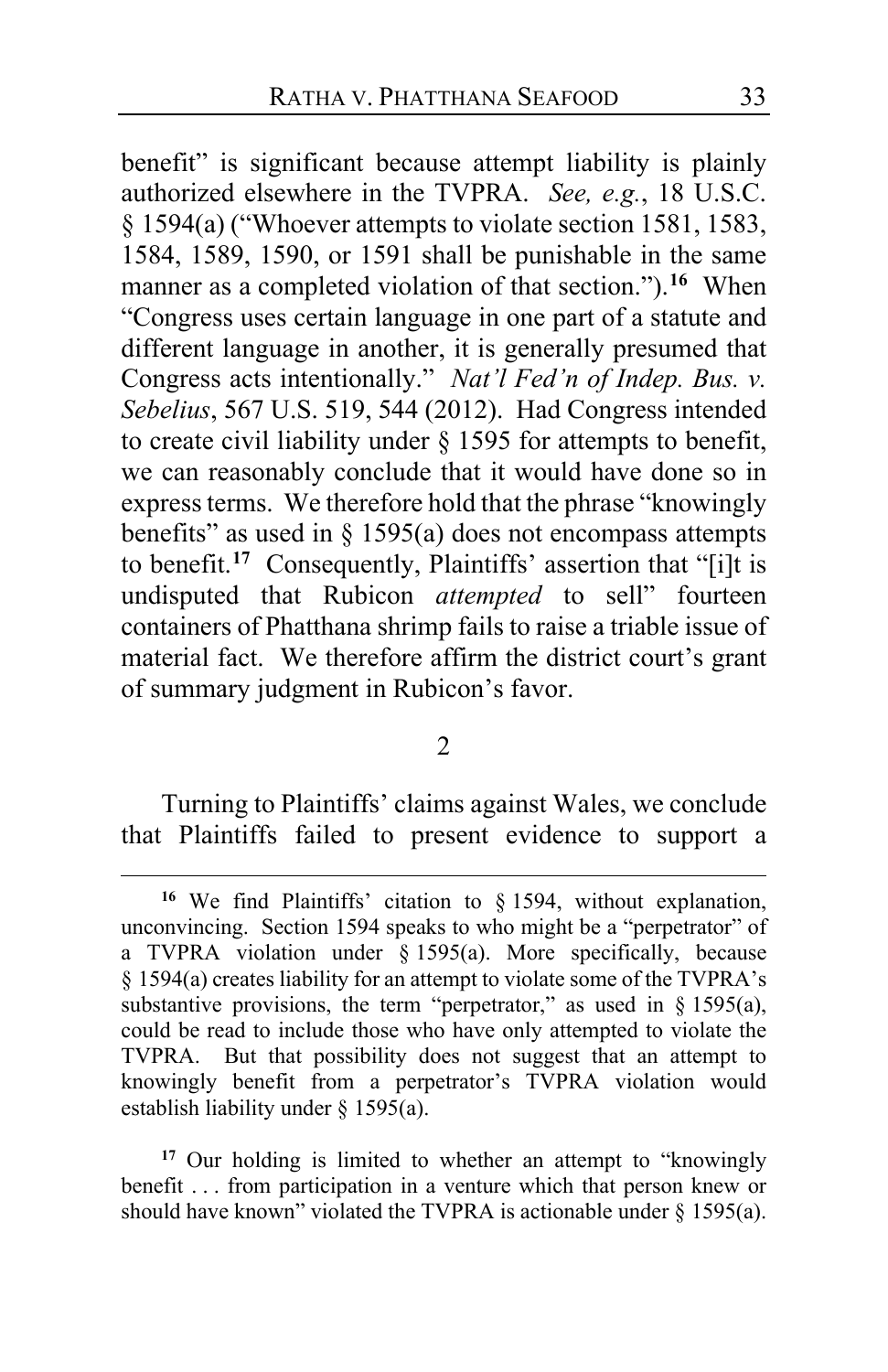reasonable inference that Wales knew or should have known that Phatthana was engaged in conduct violating the TVPRA when it received a benefit from the alleged venture. Wales admits that on February 23, 2012, it became aware of a news article published in the Phnom Penh Post detailing allegations from Plaintiff Ratha's whistleblower report.**[18](#page-33-0)** In light of this admission, we bifurcate our analysis into the periods before and after February 23, 2012. We first conclude that Plaintiffs have not presented a triable issue on whether Wales knew or should have known of Phatthana's alleged TVPRA violations before February 23, 2012. We then conclude that Plaintiffs have not presented a triable issue on whether Wales benefitted from the alleged venture on or after February 23, 2012.

a

We first consider whether a reasonable factfinder could infer from the evidence that Wales knew or should have known of the alleged labor abuses at Phatthana's Songkhla factory between August 2010 (when the factory started operating) and February 22, 2012 (the day before Rubicon was undisputedly aware of Ratha's whistleblower report). Plaintiffs argue that Wales "received industry-specific, country-specific, and Defendant-specific information sufficient to put any reasonable party on notice" that labor abuses were occurring at the Songkhla factory "well before" the allegations in Ratha's whistleblower report were published in February 2012. They point to reports and articles about labor abuses generally in Thailand, as well as their retained experts' reports, to substantiate their claims.

<span id="page-33-0"></span>**<sup>18</sup>** We assume without deciding that Wales possessed actual knowledge of the alleged violations on and after February 23, 2012.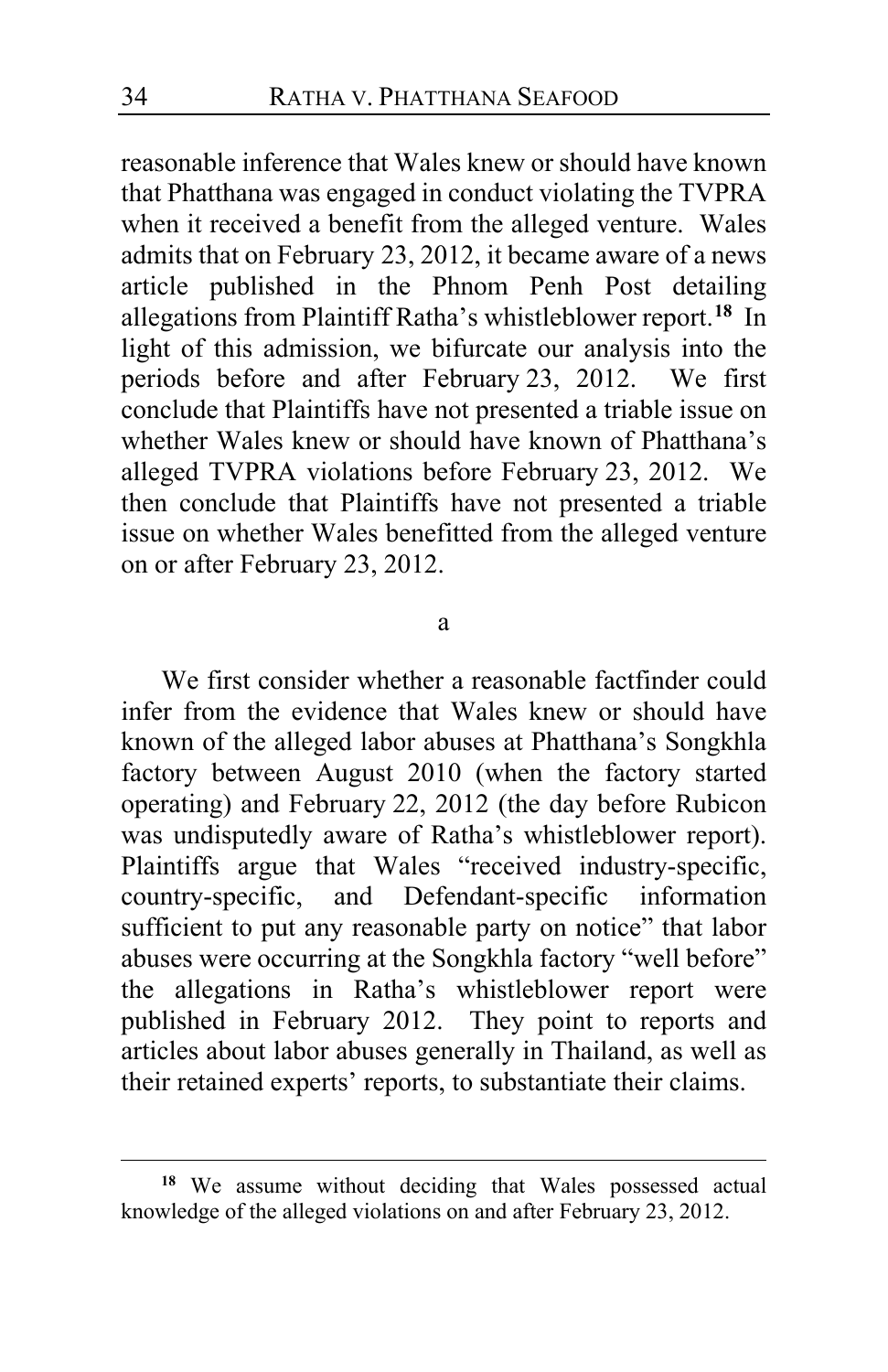As we explain in the following sections, this evidence falls short of creating a genuine dispute of material fact on whether Wales knew or should have known of Phatthana's alleged TVPRA violations before February 2012. "[T]he phrase 'knew or should have known' usually connotes negligence." *Mayview Corp. v. Rodstein*, 620 F.2d 1347, 1358 (9th Cir. 1980). And "[n]egligence is a less culpable mental state than actual knowledge . . . or recklessness." *Erickson Prods., Inc. v. Kast*, 921 F.3d 822, 833 (9th Cir. 2019). Assuming § 1595 imposes a negligence standard, Plaintiffs' evidence suggests, at most, that Wales should have known of labor abuses in the Thai shrimp industry *generally*. Sweeping generalities about the Thai shrimp industry are too attenuated to support an inference that Wales knew or should have known of the specifically alleged TVPRA violations at the Songkhla factory between 2010 and 2012.

i

Plaintiffs first point to evidence generally establishing that abusive labor practices were common in Thailand, particularly in the shrimp industry. They rely upon the 2009 edition of *The Department of Labor's List of Goods Produced by Child Labor or Forced Labor*, which identified the Thai shrimp industry on a list of 58 countries and 122 goods having a "significant incidence of child labor and forced labor in the production of certain goods." But as this report itself cautions, "a listing of any particular good and country does not indicate that all production of the good in that country involves forced labor or child labor, but rather that there is a significant incidence" of such conduct in that country's industry. And the report makes clear that identifying "specific firms or individuals using child labor or forced labor" is beyond its mandate. The identification of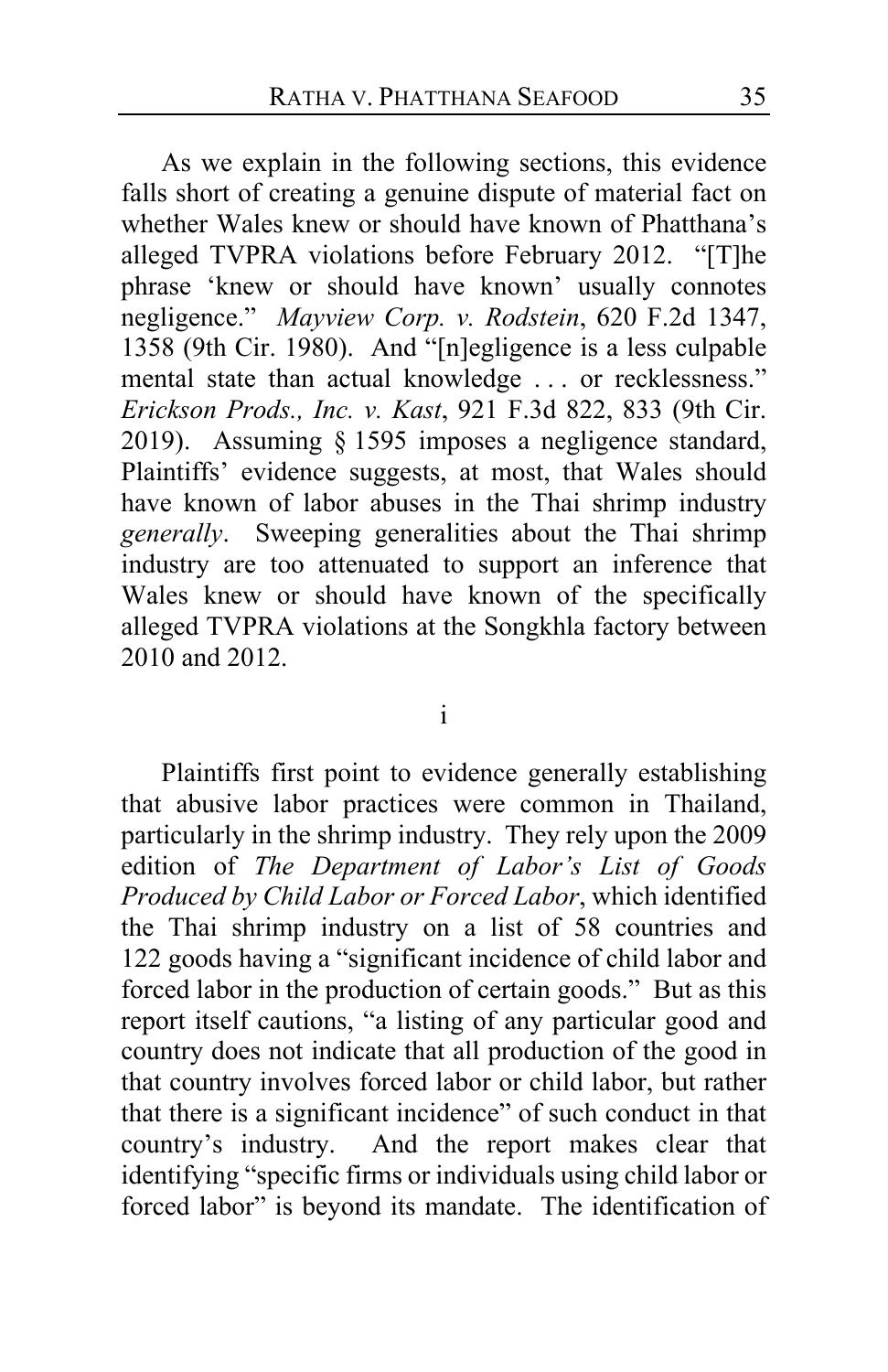child labor and forced labor as a general problem in the Thai shrimp industry, before the relevant time period, sheds little light on whether labor abuses were occurring at Phatthana's Songkhla factory, let alone whether Wales knew or should have known of such abuses.

Plaintiffs' reliance on a January 2008 report from the AFL-CIO's Solidarity Center, *The Degradation of Work: The True Cost of Shrimp*, is likewise insufficient to overcome their burden at summary judgment. The only reference to Phatthana in this forty-page report appears in a section addressing whether Thai seafood workers earned minimum wage (191 baht per day, as an industry source estimated). The report includes the following statement based on information from a 2005 interview with a worker at a different Phatthana factory: "[A] pay stub from a worker at the Pattana [sic] Seafood Company in Samut Sakhon showed a reported pay of 191 baht per day, but daily takehome pay was closer to 160 baht after deductions for equipment and permits." But Plaintiffs offer no argument or evidence that would allow a reasonable jury to conclude that this reference to one worker's statement, concerning wages at an entirely different processing facility, long before the time period at issue, should have put Wales on notice that it was working with entities engaged in TVPRA violations.**[19](#page-35-0)**

<span id="page-35-0"></span>**<sup>19</sup>** Plaintiffs point to an April 2008 article in the Bangkok Post as evidence that Wales knew of the Solidarity Center report because its CEO, who was quoted in the article in his role as President of the Thai Frozen Foods Association, said "the accusations in the report were based on old information and lack of evidence." But this article establishes only that in 2008, two years before the Phatthana factory in Songkhla opened, Wales and other members of the Thai Frozen Foods Association knew that there were labor abuses in the Thai seafood industry. It does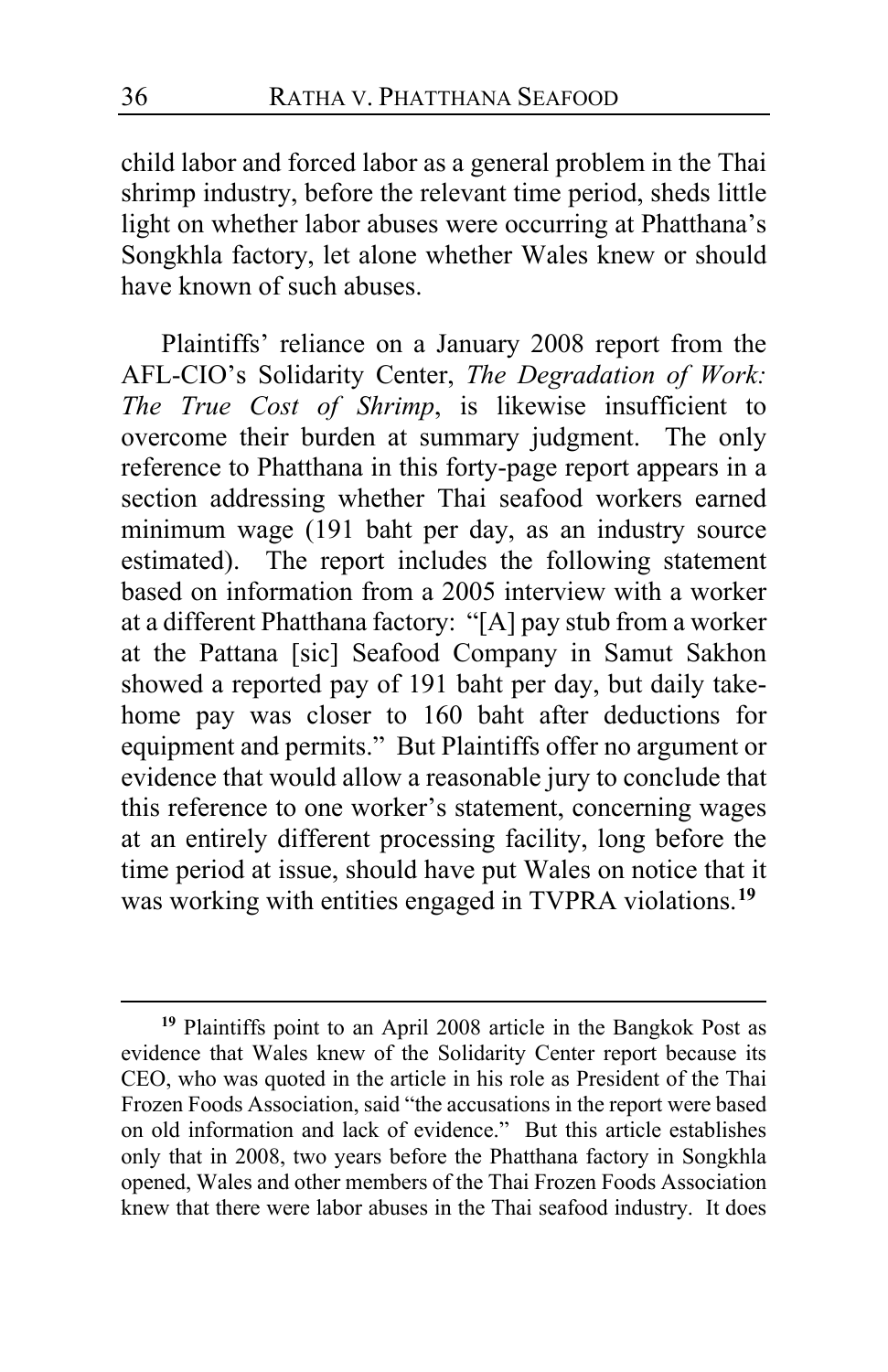Plaintiffs assert that news reports referencing the Solidarity Center Report, published between April and June 2008, "identif[ied] Rubicon's customers as the consumers" of shrimp produced in Thailand. Plaintiffs are correct that one of these articles identified "nine big U.S. supermarket chains" that "sell[ ] Thai shrimp in the U.S.," including Walmart, one of Rubicon's customers. Another article identified Walmart as a retailer that imports shrimp from Thailand. This article, however, also stated that the Solidarity Center report "makes clear not all shrimp imports into the United States from Thailand and Bangladesh come from problem plants." These articles do not identify any Thai companies, much less Phatthana, as a bad actor engaged in labor abuses, and they do not state that Walmart or any of the other U.S. supermarket chains were selling shrimp produced by forced labor. Therefore, these articles establish nothing more than reported labor abuses in Thailand in 2008 and that some U.S. supermarkets were selling shrimp produced in Thailand. This evidence cannot support a reasonable inference of Wales's knowledge of alleged labor abuses at the Songkhla factory between 2010 and 2012.

Finally, Plaintiffs cite pages excerpted from the 2010, 2011, and 2012 editions of the *U.S. Department of State's Trafficking in Persons Report*. These reports also fail to include any company-specific information and do not mention Phatthana. Instead, they include Thailand on the Tier Two Watch List and contain general statements about labor abuses in Thailand and the Thai government's response to those problems. The reports thus do not support

not support a reasonable inference that Wales knew of alleged labor abuses years later at the Phatthana factory in Songkhla.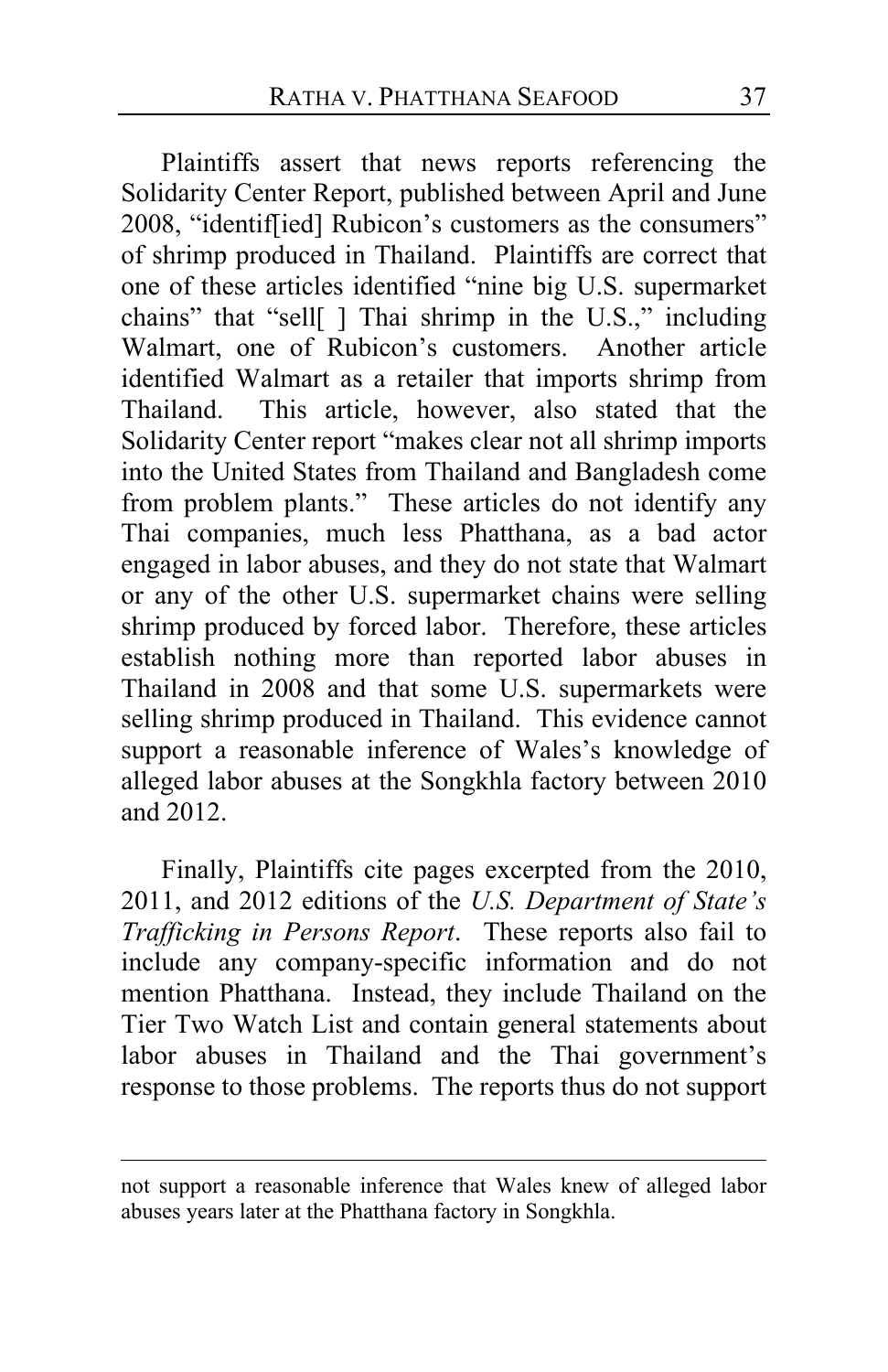a reasonable inference of Wales's knowledge of labor abuses at the Songkhla factory from 2010 to 2012.

We conclude that the reports and articles Plaintiffs have identified are insufficient to create a triable issue of fact on Wales's knowledge of Phatthana's alleged labor abuses before February 2012.

ii

Plaintiffs further argue that a reasonable factfinder could infer that Wales negligently failed to investigate whether Phatthana was engaging in labor abuses at the Songkhla factory given the prevalence of labor abuses in the Thai seafood industry. To support this argument, Plaintiffs rely on reports from their retained experts, Luis DeBaca, Marc Bendick, and Samir Goswami.**[20](#page-37-0)** We consider these reports in turn.

We find the DeBaca report to be irrelevant to the period before February 23, 2012, because it addresses the adequacy of investigations *after* February 23, 2012, and it only opines in generalities about the 2010 to 2012 timeframe. For example, the report concludes that Wales was "on notice in 2010 ... that ... the seafood industry in Thailand was considered a 'hot spot' for human trafficking in all its forms." But these are the "type[s] of conclusory

<span id="page-37-0"></span>**<sup>20</sup>** Although the expert reports focus primarily on what Rubicon knew or should have known about the alleged labor abuses, Plaintiffs assert, and at least one report acknowledges, that Rubicon and Wales had intertwined ownership. Because we must construe the evidence in the light most favorable to Plaintiffs and draw all justifiable inferences in their favor, we consider these reports to assess whether there is a triable issue that Wales knew or should have known about Phatthana's alleged TVPRA violations.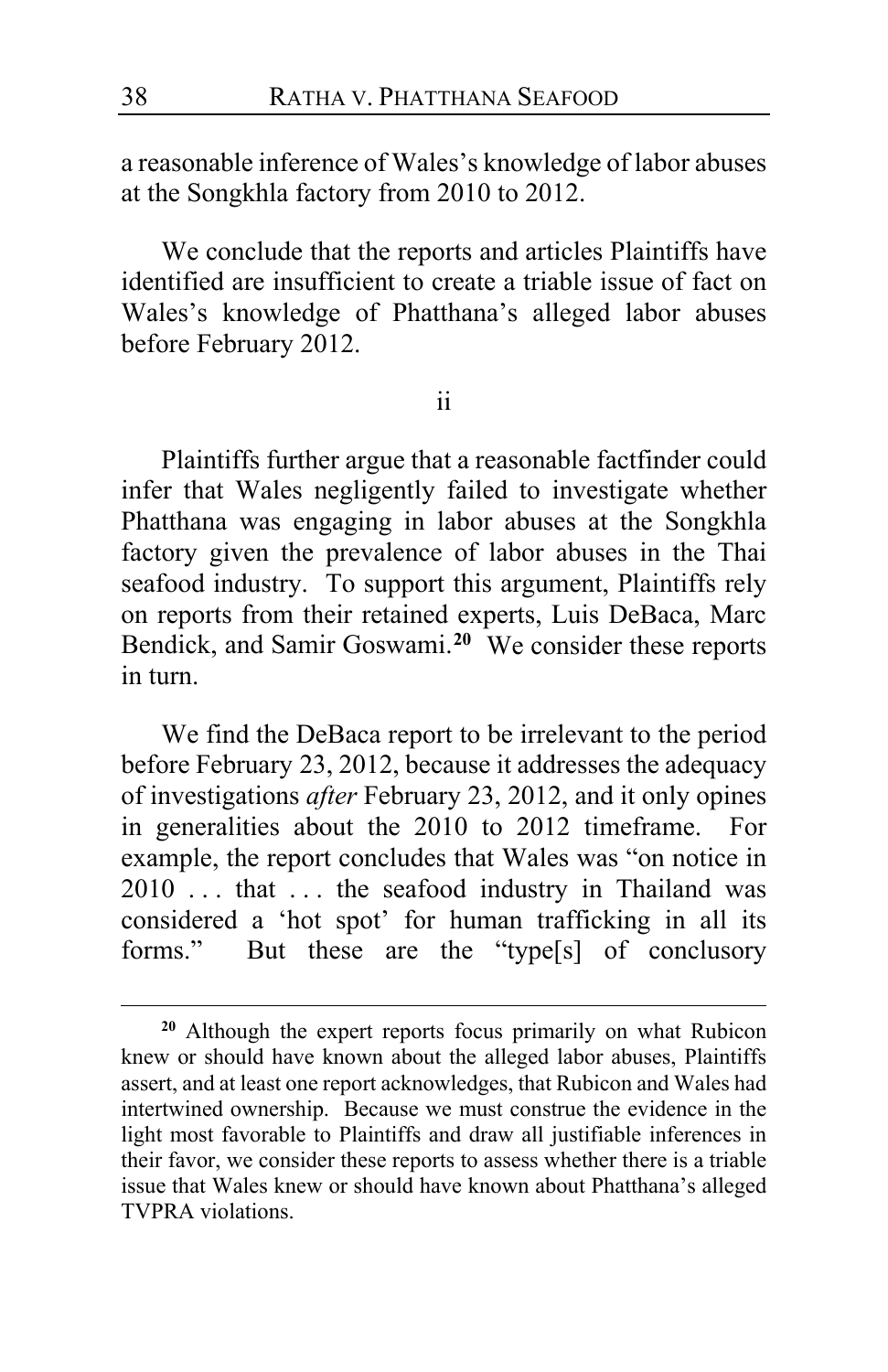allegation[s]" we have "found insufficient to withstand [a] motion for summary judgment." *Broussard v. Univ. of Cal., at Berkeley*, 192 F.3d 1252, 1259 (9th Cir. 1999).

The Bendick and Goswami reports do opine on the issue at hand, but they are not helpful because they rely on the same generalized evidence of country conditions that we have already determined is insufficient to create a triable issue of material fact. Although the Bendick report explicitly focuses on the 2010–2012 period, its conclusions are generalities based on unsupported assumptions. It states, for example, that Rubicon's senior management "can be assumed to have been fully aware of how prevalent were labor practices such as are alleged at Songkhla," and that Phatthana would have "routinely shared information with Rubicon on production issues [and] labor matters including those involving migrant workers would inevitably be part of that information." The report also lists several ways in which audits of the Songkhla factory in 2011 and 2012 did not meet certain standards, but never opines that such audits were even necessary under the circumstances or that a business's failure to conduct such audits would be negligent.

Similarly, the Goswami report states, without identifying any time period, that the lack of "provisions on forced labor" in purchase orders from Rubicon and Wales "fell short of industry standards at the time" and that Rubicon "did not meet industry standards" in its audits and investigations. But the report does not offer any factual basis for its conclusory statements about "industry standards." It therefore fails to raise a genuine issue of material fact. *See Walton v. U.S. Marshals Serv.*, 492 F.3d 998, 1008 (9th Cir. 2007) (holding that an expert affidavit failed to create a factual dispute because the expert did "not state a factual basis for his opinion"); *see also Broussard*, 192 F.3d at 1259.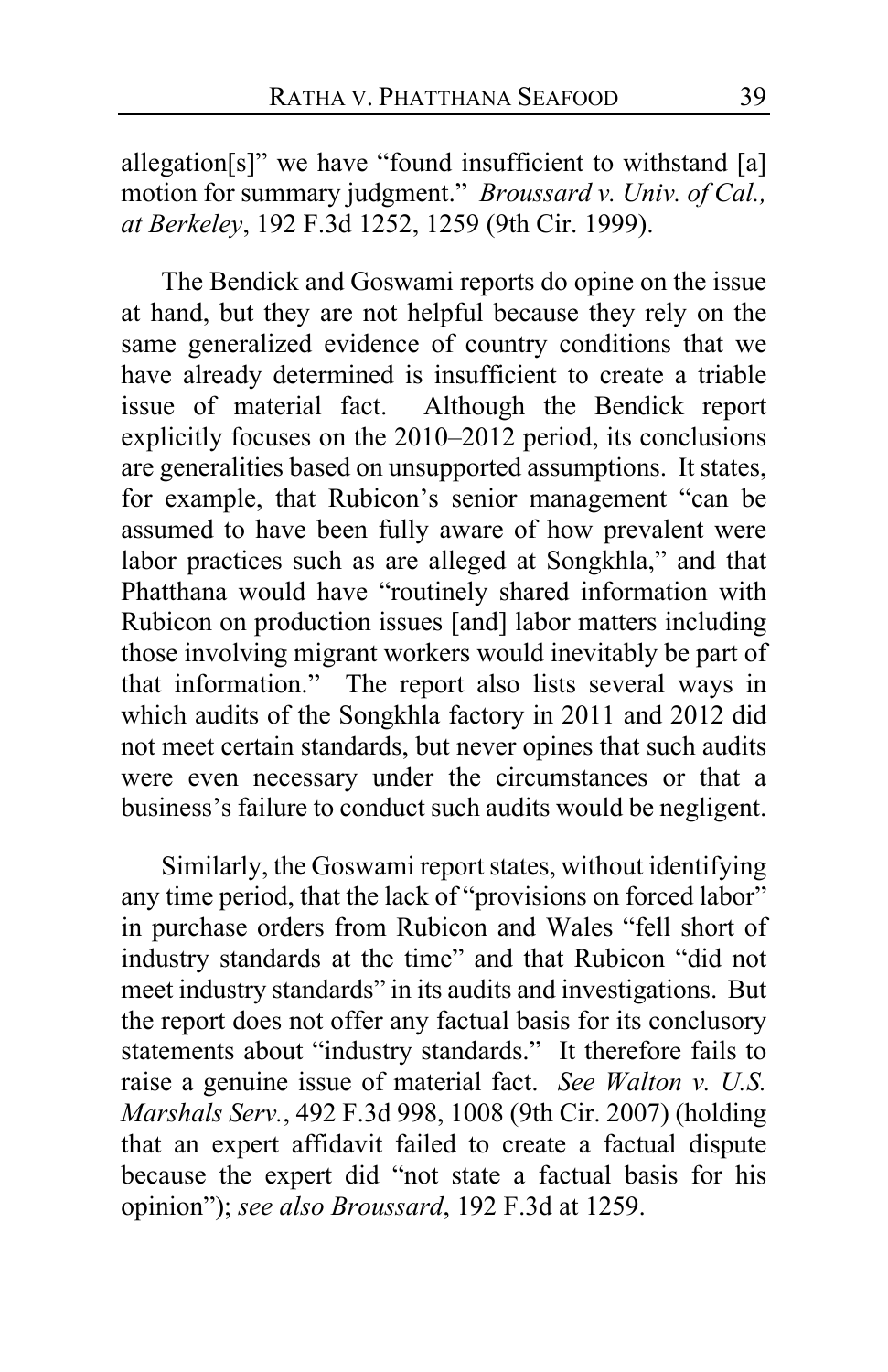In sum, Plaintiffs' expert reports fail to bridge the gap between their generalized evidence of labor conditions in the Thai shrimp industry and the specific allegations that Wales knew or should have known of the alleged labor abuses at Phatthana's Songkhla factory before February 23, 2012.**[21](#page-39-0)** We therefore affirm the district court's entry of summary judgment in favor of Wales on Plaintiffs' claims predating February 23, 2012.

b

We now turn to Plaintiffs' claims against Wales to the extent they arise from conduct occurring after February 23, 2012. As previously noted, we assume here that the evidence supports a finding that Wales knew of the complained-of TVPRA violations at the Phatthana factory after February 23, 2012, when Wales admits it received a copy of the article describing Ratha's allegations. Therefore, we must ask whether, construing the evidence in the light most favorable to Plaintiffs, there is a triable issue that Wales "knowingly benefit[ted] . . . from participation in" its alleged venture with Phatthana after February 23, 2012. *See*  18 U.S.C. § 1595(a). We conclude there is not.

The only benefit Wales obtained from its alleged venture with Phatthana is a commission "for product inspection services rendered in connection with shrimp ordered by Rubicon and processed at Phatthana's Songkhla factory."

<span id="page-39-0"></span>**<sup>21</sup>** Although "[i]t is undisputed that Rubicon engaged Wales to inspect Phatthana's facilities," the record nowhere indicates whether or when Wales inspected any of Phatthana's factories, let alone the Songkhla factory. Rather, Wales maintains, and the evidence in the record suggests, that Wales's actual role was limited to inspecting products Phatthana shipped to the United States, not the factory conditions where Phatthana's products were processed.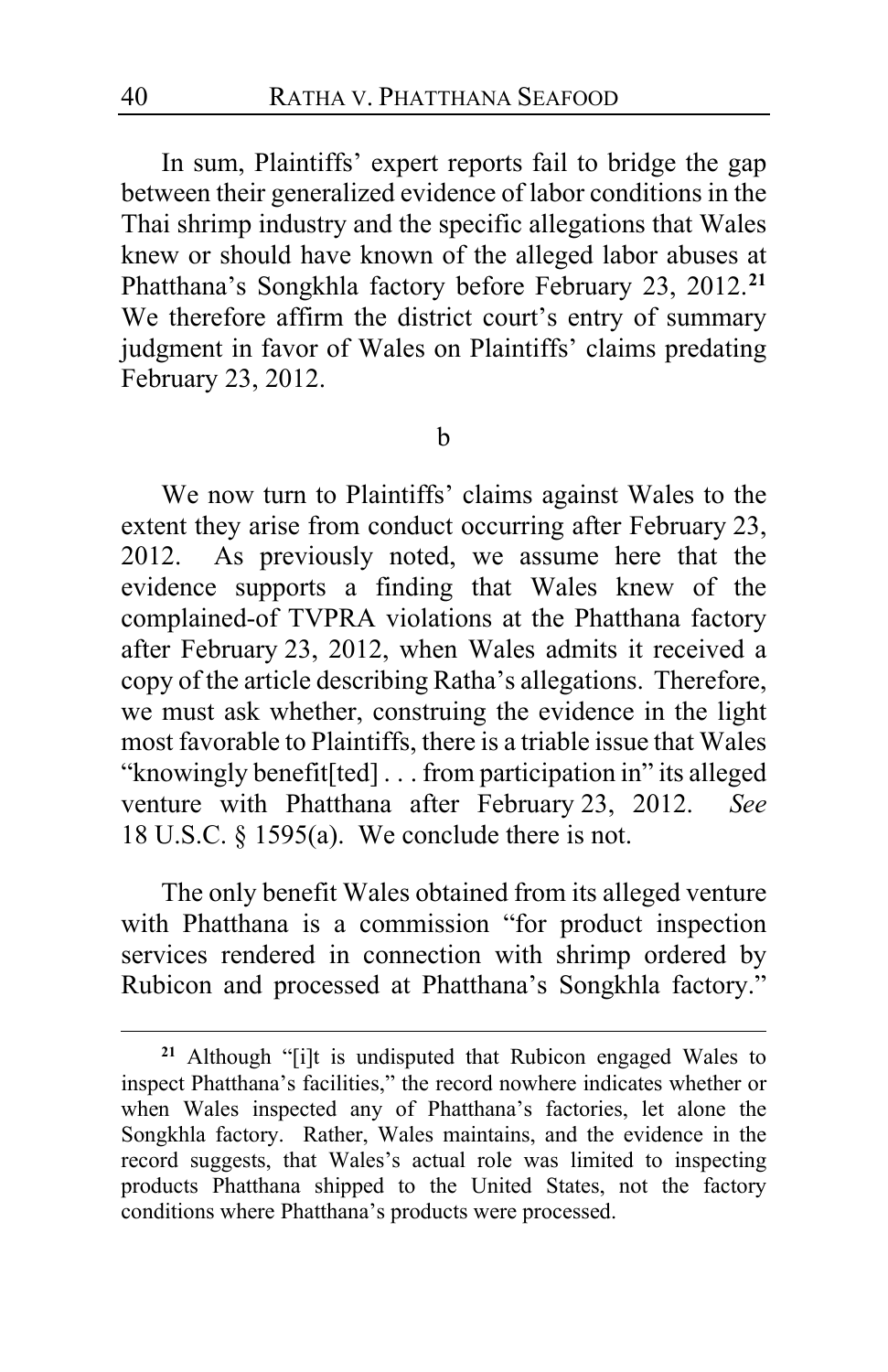The purchase orders for those containers of shrimp are dated October 13, 14, and 31, 2011, and include shipping dates ranging from October 2011 to December 2011. Thus, Wales's inspection of shrimp "destined for the U.S." apparently occurred before the product left Thailand, and therefore before February 23, 2012.

Plaintiffs point to no facts that would support a reasonable inference that Wales inspected those shipments on or after February 23, 2012, or that Wales otherwise benefitted from the alleged venture after it became aware of Ratha's allegations. To be sure, Wales's president declared that the inspection services took place "in late 2011–early 2012." Although that statement may be consistent with the *possibility* that Wales knowingly benefitted from the alleged venture after it learned of Ratha's allegations, we find the statement, without more, to be "insufficient to allow a reasonable juror to conclude that [Plaintiffs'] position more likely than not is true." *Daubert v. Merrell Dow Pharm., Inc.*, 509 U.S. 579, 596 (1993); *see also Brit. Airways Bd. v. Boeing Co.*, 585 F.2d 946, 952 (9th Cir. 1978) ("A mere scintilla of evidence will not do, for a jury is permitted to draw only those inferences of which the evidence is reasonably susceptible; it may not resort to speculation.").

Because the payment for inspection services is the only benefit Plaintiffs allege Wales received during the relevant time period, and the evidence is insufficient to create a triable issue that this occurred after February 23, 2012, we affirm the district court's summary judgment in favor of Wales.

#### IV

Finally, we consider whether the district court abused its discretion by denying Plaintiffs' motion for an extension of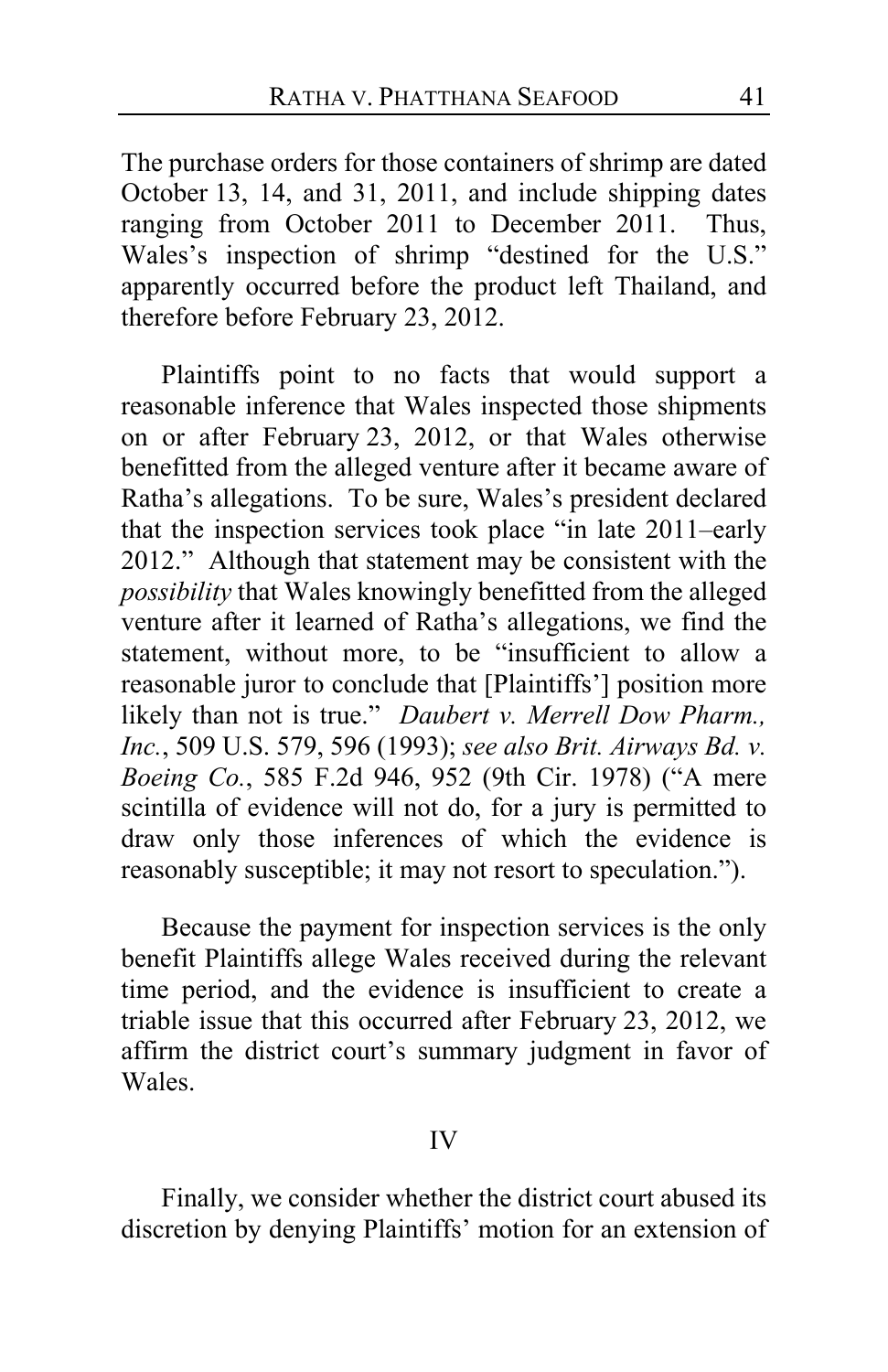time to respond to Defendants' motions for summary judgment. Relying on *Ahanchian*, 624 F.3d at 1257–60, Plaintiffs argue that the district court abused its discretion by denying their motion because the Thanksgiving holiday effectively reduced their limited response time to three business days and Defendants' motions were accompanied by hundreds of pages of documents. But the circumstances here are significantly different from those presented in *Ahanchian* and do not support Plaintiffs' claims of prejudice.

In *Ahanchian*, the plaintiff filed his opposition to a motion for summary judgment three days after the filing deadline with a motion for the court to accept the late filing. *Id.* at 1257. The district court denied the plaintiff's motion to file his opposition. *Id.* It then granted the defendant's motion for summary judgment after "review[ing] only the defense evidence, even though it knew the opposition papers were already filed," *id.* at 1258, and awarded significant attorney's fees to defense counsel, *id.* at 1255, 1257–58. We concluded that the district court abused its discretion and "effectively flouted" Ninth Circuit precedent, which "bars . . . granting summary judgment simply because a party fails to file an opposition or violates a local rule." *Id.* at 1258.

Here, in contrast to the circumstances in *Ahanchian*, Plaintiffs have not shown that the district court flouted precedent or that they were prejudiced by the district court's order denying their motion for an extension. Plaintiffs argue that they were prejudiced because they were rushed in preparing their responses and omitted exhibits from their separate statement of facts. But Plaintiffs stipulated to the motion deadline. And Plaintiffs filed a notice of errata and supplemented their separate statement of facts with additional exhibits they had inadvertently omitted. Critically, unlike in *Ahanchian*, Plaintiffs do not assert that